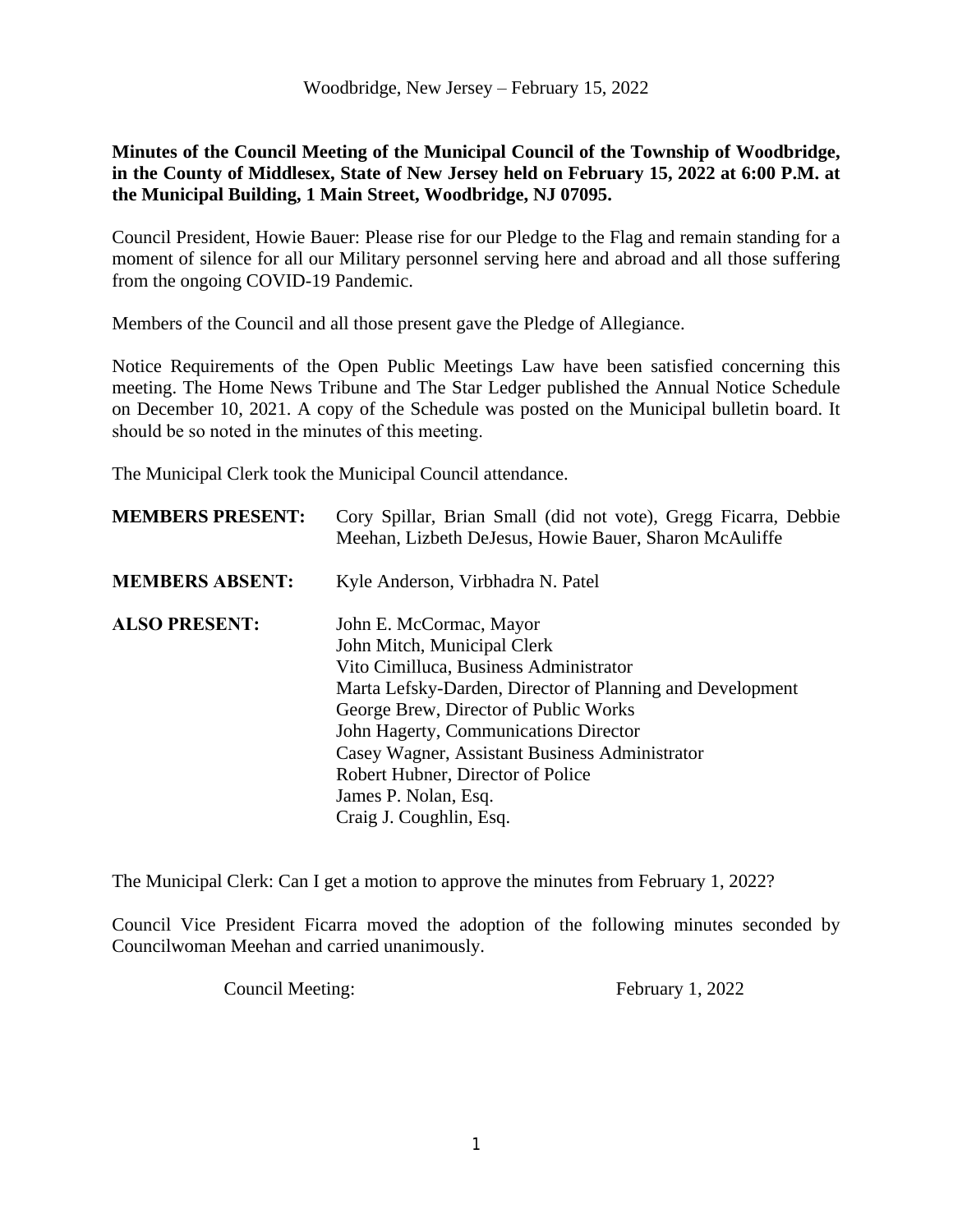**The Municipal Clerk called for a Second Reading of the following Ordinances as consent:**

**A. AN ORDINANCE AMENDING CHAPTER 7 ENTITLED "TRAFFIC" , SECTION 7-38.5 OF THE REVISED ORDINANCES OF THE TOWNSHIP OF WOODBRIDGE – HANDICAPPED PARKING-TO DELETE: ASPEN MANOR CONDOMINIUMS, 64A GOLDEN SQUARE. (2022-08)**

# **B. AN ORDINANCE AMENDING CHAPTER 7 ENTITLED "TRAFFIC" , SECTION 7-38.1 OF THE REVISED ORDINANCES OF THE TOWNSHIP OF WOODBRIDGE-HANDICAPPED PARKING-TO ADD: ST. JAMES AVENUE, WEST. (2022-09)**

John Mitch, Municipal Clerk: We begin this evening with two Second Reading Ordinances. I am going to take them together, they are both amendments to Chapter 7 of the revised Ordinances both with regards to handicapped parking. With that said, we are going to take Letters A and B as consent. The first is an amendment to delete a handicapped parking space at 64A Golden Square, the second is to add a handicapped parking space at St. James Avenue in Woodbridge. Can I get a motion to take these Ordinances up on Second and Third Reading and the public hearing be opened?

Council Vice President Ficarra made a motion, seconded by Councilwoman Meehan and carried unanimously that the public hearing be opened.

John Mitch, Municipal Clerk: The Public Hearing is now open on Letters A and B only. Hearing no comment from the public, can I get a motion that the public hearing be closed, the Ordinance be adopted and submitted to the Mayor for approval as required by law?

Council Vice President Ficarra made a motion, seconded by Councilwoman Meehan and carried unanimously.

## **The Municipal Clerk called for a First Reading of the following Ordinance as consent:**

# **C. AN ORDINANCE ADOPING THE "KEASBEY 10 SMITH STREET AND CROWS MILL ROAD REEVELOPMENT PLAN" PURSUANT TO THE LOCAL REDEVELOPMENT AND HOUSING LAW, N.J.S.A. 40A:12A-1 et seq.**

Council Vice President Ficarra made a motion, seconded by Councilwoman Meehan and carried unanimously that these Ordinance be passed on First Reading, to be published in the Home News Tribune on Friday, February 18, 2022 with Notice of Public Hearing to be held on March 1, 2022 at 6:00 P.M.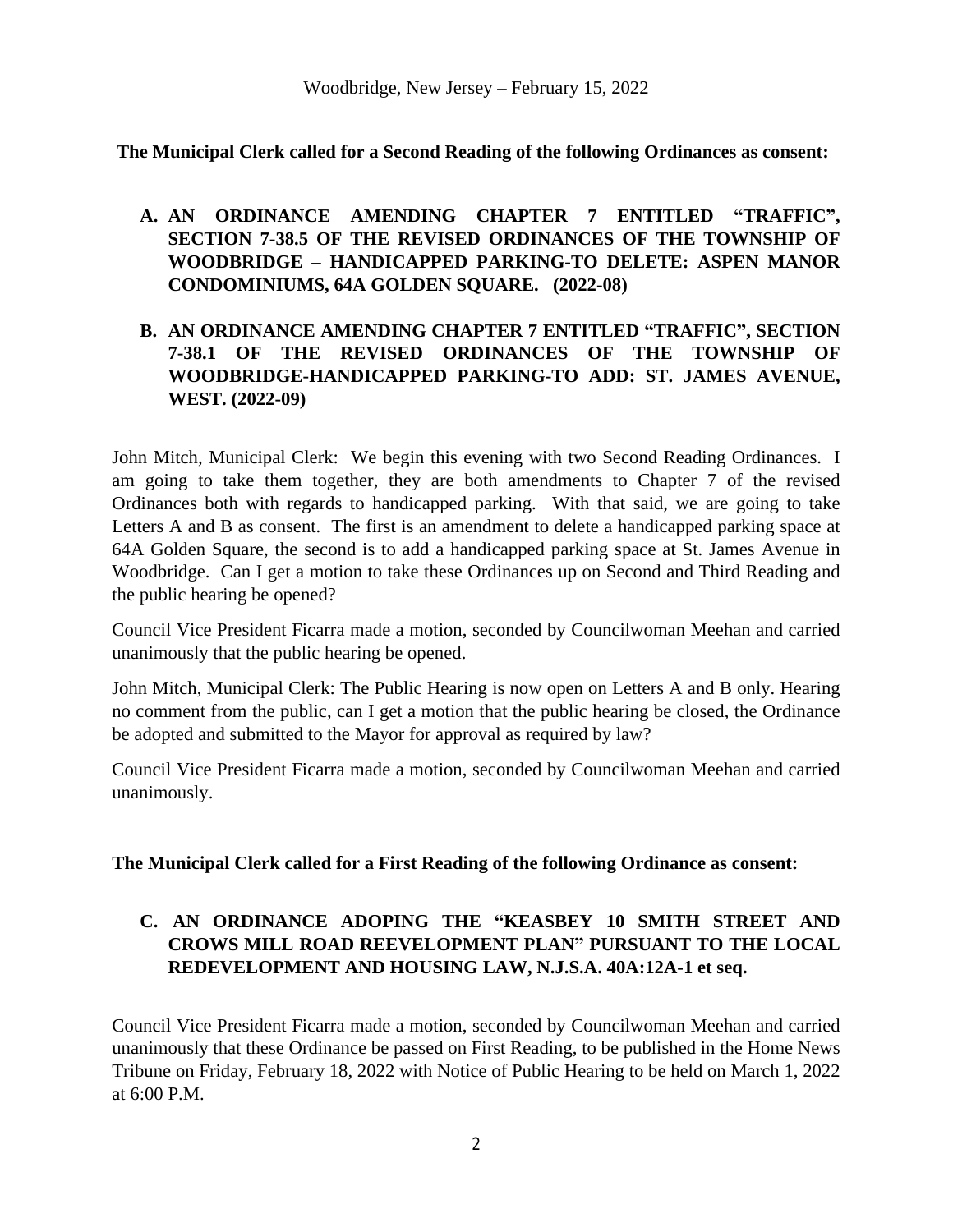## **The Municipal Clerk introduced the following Resolutions as Consent.**

- **(1) BE IT RESOLVED** that the Municipal Council hereby authorizes a refund to Brilliant Environment Services, LLC.
- **(2) BE IT RESOLVED** that the Municipal Council hereby authorizes the request of St. John Vianney Parish, to hold a Fair on their grounds, 420 Inman Avenue, Colonia, (church parking lot) from Tuesday, July 12, 2022 through Saturday, July 16, 2022.
- **(3) BE IT RESOLVED** that the Municipal Council hereby authorizes the request of KNOCK ON WOOD, LLC for waiver of requirements for the installation of sidewalks and curbs for Block: 435.07, Lot: 15, Zone: R-10, 39 South Walnut Avenue, Iselin.
- **(4) BE IT RESOLVED** that the Municipal Council hereby refers the "Keasbey 10 Smith Street and Crows Mill Road Redevelopment Plan" to the Township Planning Board for its review and comment pursuant to the Local Redevelopment and Housing Law.
- **(5) BE IT RESOLVED** that the Municipal Council hereby authorizes designating certain properties in the Woodbridge Proper section of the Township and identified on the tax maps of the Township as Block 280.01 Lot 11 as an Area In Need of Redevelopment, Non-Condemnation.
- **(6) BE IT RESOLVED** that the Municipal Council hereby authorizes the Township of Woodbridge to accept a sub-grant award of the Federal Fiscal Year 2021 of Emergency Management Performance Grant and Emergency Management Agency Assistance.
- **(7) BE IT RESOLVED** that the Municipal Council hereby endorses the submission of a Municipal Recycling Tonnage Grant Application to the Department of Environmental Protection and Energy and designating Audrey Rozger, Recycling Coordinator.
- **(8) BE IT RESOLVED** that the Municipal Council hereby authorizes the awarding of an emergency contract to P & A Construction for the bypass and repairs to the 12-inch sanitary sewer on Barbara Court in Iselin on an as needed basis in an amount not the exceed \$40,000.00.
- **(9) BE IT RESOLVED** that the Municipal Council hereby authorizes the agreement of Colliers Engineering & Design, Inc. (DBA Maser Consulting) for professional engineering services for Intersection Improvements for Omar Avenue Extension – Phase 1 in an amount not to exceed \$176,500.00.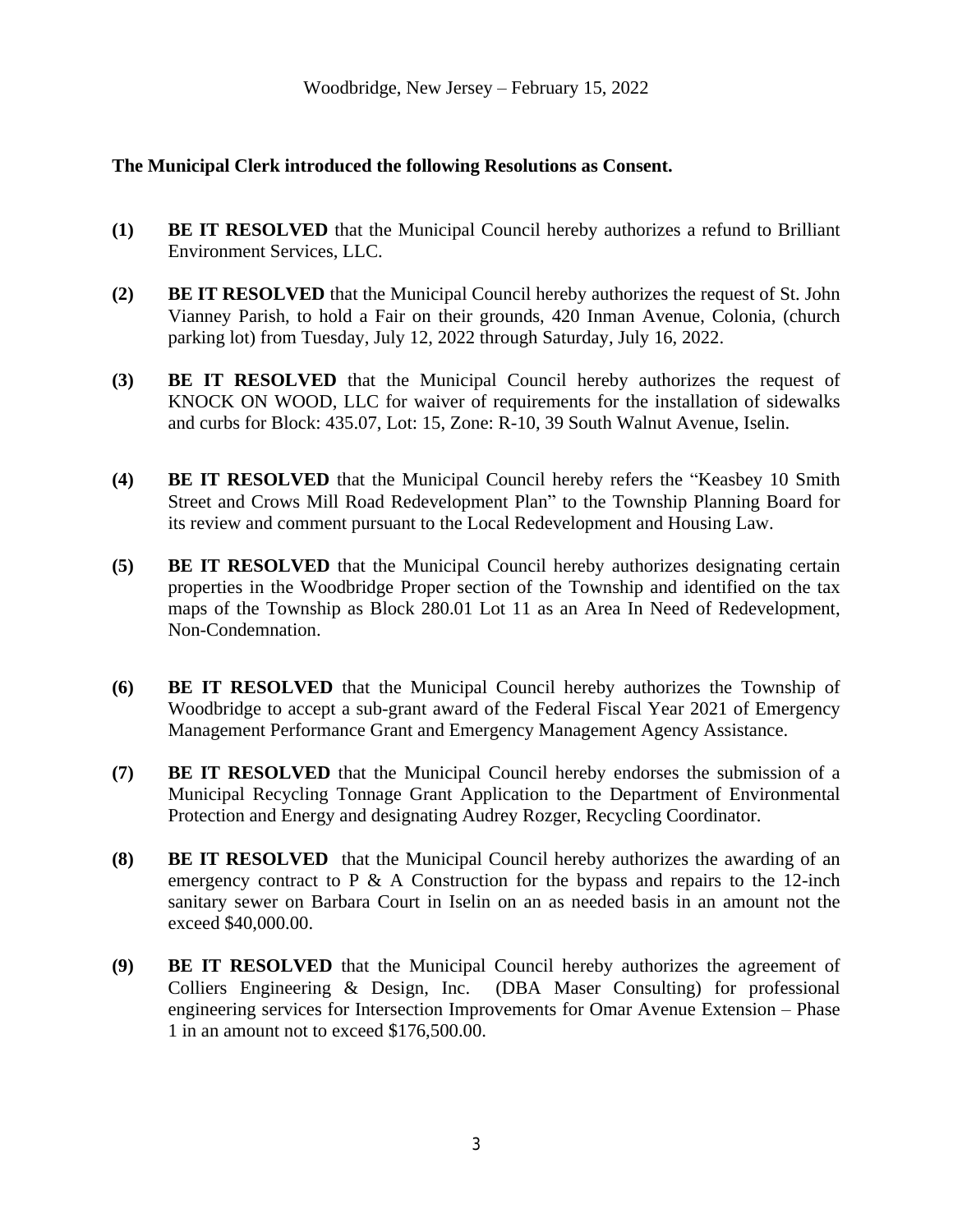- **(10) BE IT RESOLVED** that the Municipal Council hereby authorizes the agreement of The Vaughn Collaborative for professional architectural services for Roof Replacement on Henry Inman Library in an amount not to exceed \$18,450.00**.**
- **(11) BE IT RESOLVED** that the Municipal Council hereby authorizes the agreement of The Vaughn Collaborative for professional architectural services for Assessment of Flood Damage and Report on Henry Inman Library in an amount not to exceed \$9,820.00.
- **(12) BE IT RESOLVED** that the Municipal Council hereby authorizes the award of a Proprietary Contract with AES Corporation for a security and fire alarm system for Township Buildings in the amount of \$130,000.00.
- **(13) BE IT RESOLVED** that the Municipal Council hereby authorizes the agreement of Prevention Specialists Incorporated for Drug and Alcohol Testing commencing January 1, 2022 and terminating December 31, 2022 in an amount not to exceed \$10,000.00.
- **(14) BE IT RESOLVED** that the Municipal Council hereby authorizes the purchase of one (1) new Western Star 47X Single Axle Hook Lift from Hudson County Motors, Inc. through ESCNJ Cooperative Pricing System in an amount not to exceed \$124,733.00.
- **(15) BE IT RESOLVED** that the Municipal Council hereby authorizes the purchase of one (1) new Asphalt Roller from Foley Incorporated through Sourcewell Cooperative Pricing System in an amount not to exceed \$66,627.00.
- **(16) BE IT RESOLVED** that the Municipal Council hereby authorizes the Mayor or his designee and the Municipal Clerk to execute an documents necessary for the purchase of four (4) column lifts for Equipment Repair from Hoffman Services Inc. in an amount not to exceed \$48,642.00.
- **(17) BE IT RESOLVED** that the Municipal Council hereby accepts the bid from Capela Construction for Contract #221-05 Township of Woodbridge Raritan River Pedestrian Foot Bridge and Dock in an amount not to exceed \$434,825.00.
- **(18) BE IT RESOLVED** that the Municipal Council hereby approves the Bill List.
- **(19) BE IT RESOLVED** that the Municipal Council hereby approves the Person to Person transfer of Liquor license No. 1225-33-058-005 from JPS, Inc., t/a Villa Borghese to KT Woodbridge Liquors, LLC.

Council Vice President Ficarra moved the adoption of the foregoing Resolutions. The motion was seconded by Councilwoman Meehan and carried unanimously.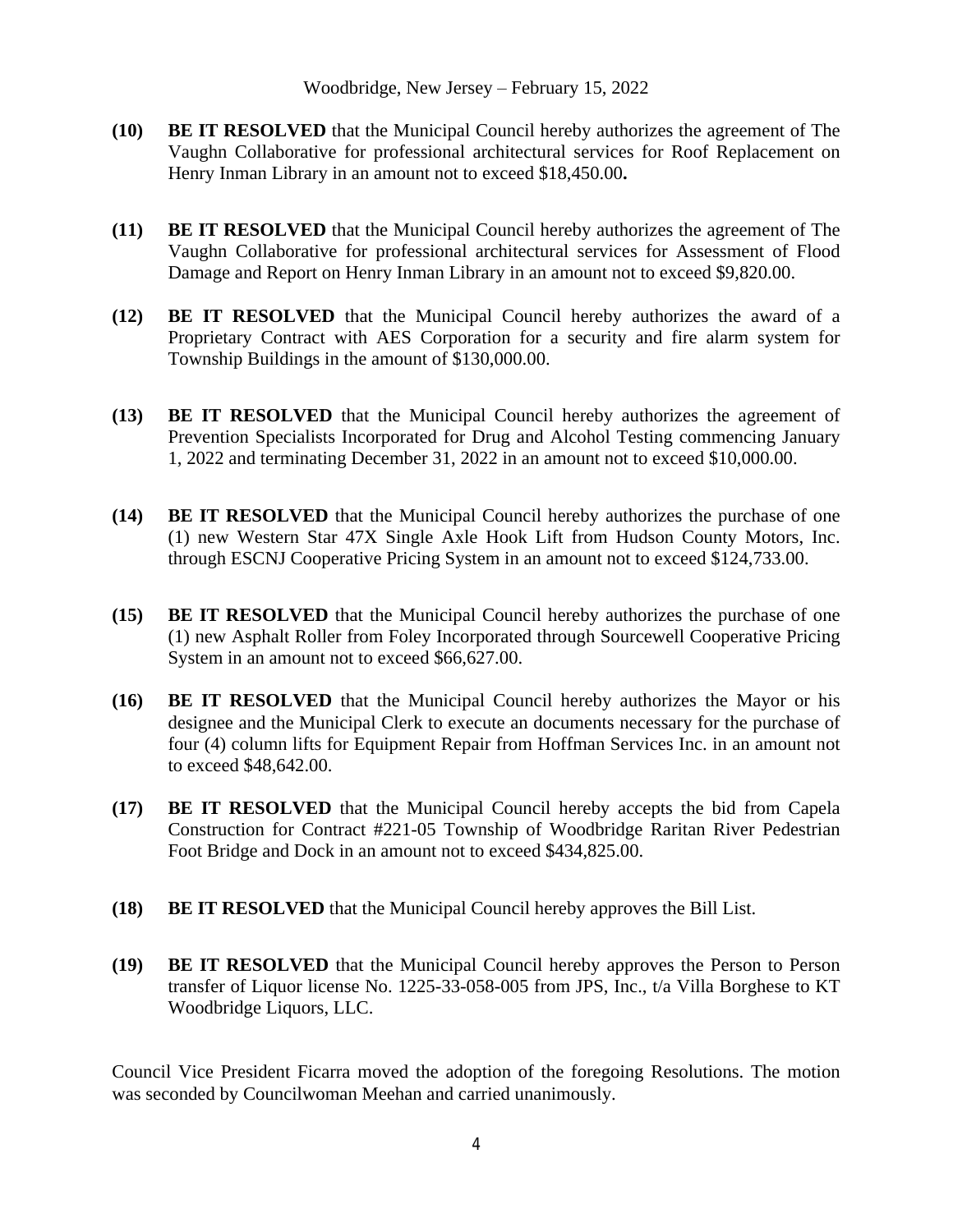## **Public Meeting:**

Council President Bauer: At this time we'll go to the public portion of our meeting. Please state your name, part of the Township or State that you are from. You have a one time, five minute time period. Remember, all videotaping must be taken within a designated area in the rear of the room and there will be no shouting from your seats. Please respect each other and please make sure all signs or posters do not block walkways or aisles. And also remember, each person is different from one another. Remember, we all have one thing in common, we are all different. Thank you.

Ken Gardner, Woodbridge: Spoke about his disappointment of Councilwoman McAuliffe having a business conflict. Spoke about upcoming Fire Department elections, that PILOT monies should fund Fire Districts properly instead of the tax payers bearing the cost entirely, and the funding of the new Ross Street School.

Ed McGuinn, Port Reading: Thanked the Council and the Mayor. Spoke about watching Council meetings and witnessing some members of the community disparaging his ancestors. Spoke about the Seventh Calvary of Virginia, 39 years of attending events at the Parker Press and everyone having a good time studying history. Spoke of Harpers Ferry and John Brown. Heritage, not hate.

Kurt Dawkins, Woodbridge Hills, Iselin: Expressed his concerns about the management of Woodbridge Hills 55+ Active Adult Lifestyle Community increasing rent prices annually by anywhere between 5% - 7.5%. Spoke about folks being on fixed incomes needing help, 800 residents are charged up to \$400 per year for club house and amenity fees. However, the club house has been closed since March 2020. Asked for assistance and direction on how to remedy the situation.

Craig J. Coughlin, Esq.: I represent the rent leveling board here in town. We do have a rent control ordinance that sets a maximum amount of increase. However, there is a state law that goes back a number of decades which exempts certain new construction after 1987 and my understanding is, and we are doing some research on it, but my understanding is that Woodbridge Hills was constructed after that. Therefore they are exempt from that rent. With regard to the common area of the game room, I am not aware of anything that would mandate that it be closed. But if you would like to stick around after the meeting, I would be happy to talk to you and see if I can be of some help. Thank you.

John E. McCormac, Mayor: Council President, I would just add that we've had conversations with, a couple of years ago with the community president before you. We have had common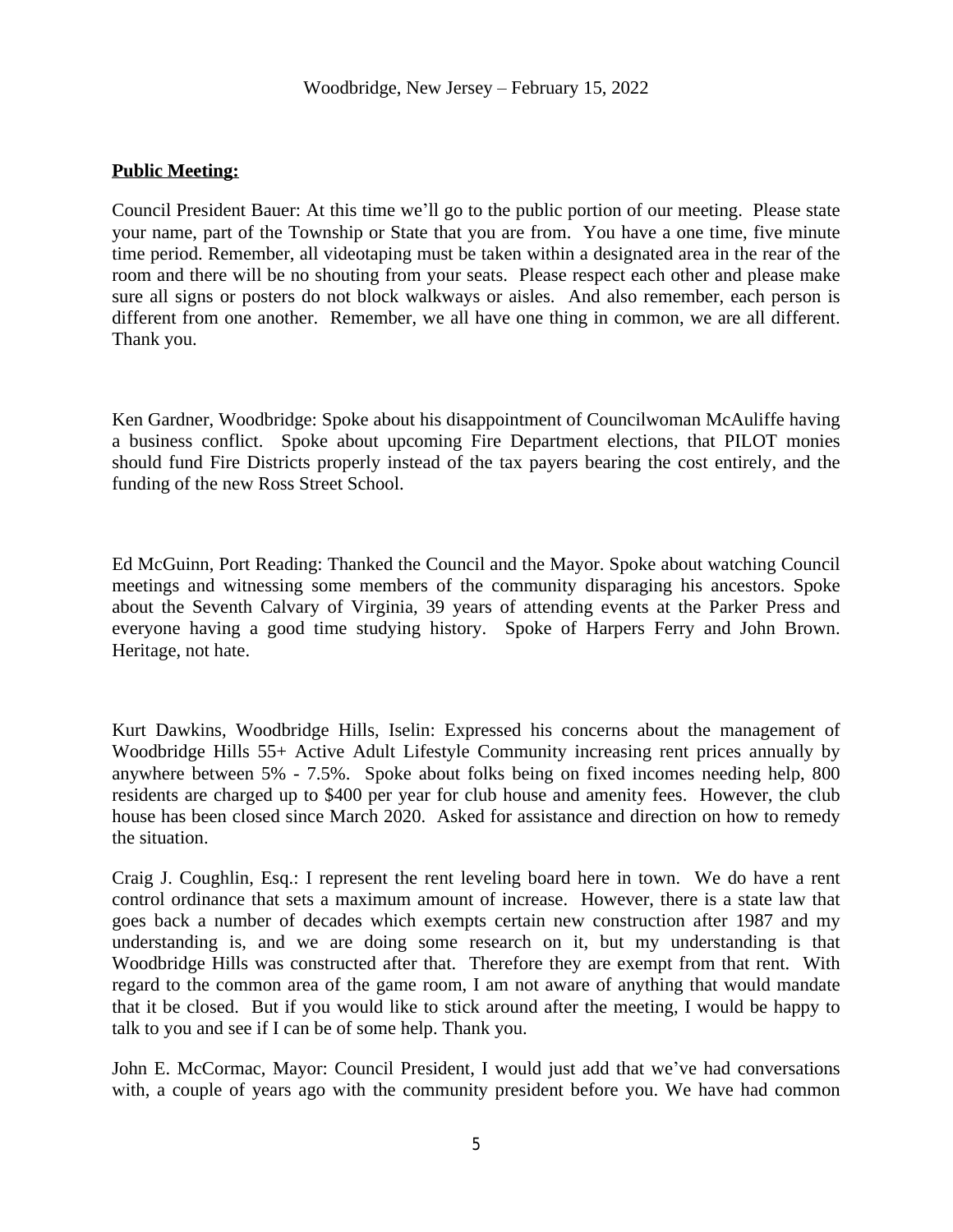#### Woodbridge, New Jersey – February 15, 2022

conversations with our attorney to see if we could help with that as far as the clubhouse. I'm happy

to share all of that information with you, I'll see if we have any emails. We also have a lengthy email that said the same thing that Craig just said as far as the rent control. That looks like it's out of control of the 5% percent, it's separate. That we can't do much with. But when you are leaving, I will go out and I'll get all of your email addresses and we will share everything we have and we'll be happy to talk to you.

Steven, Old Fords: Apologized to the Council on behalf of his "brothers". Stated that this would be the last Council meeting they are attending as they are tired of being slandered and the Council being berated constantly. Stated they are only here to listen to some of the other speakers and quietly leave. "This is the last time you're going to see the Proud Boys." Thank you.

Tom Maras, Fords: Thanked the previous speaker for his statement. Spoke about the 94 apartments being built by Ross Street School and asked how the new Councilwoman views that from a safety standpoint and welfare of the community and children. Spoke about Government expenditures and financials, cost of literature printing for APAC and Woodbridge Club. Spoke about the proud boys always being respectful.

Council President Bauer: Thank you Mr. Maras. I did see your OPRA request and your questions. Did it come to your findings that your questions were answered?

Tom Maras, Fords: It has answered them in part, not entirely. I will come back with a revised OPRA with commentary on it so it will make it easier to address.

Paul Lund, Hopelawn: Talked about tax bills going up 5.4 % per year. Asked why the tax increase is greater than what his employer gives for the cost of living increase and if Federal funds can be advanced and make their way down to the Municipal level to assist with the cost of COVID. Asked about the PILOT programs and if the revenue is contingent upon occupancy or are the developers paying that from day one. Mentioned that there is a STOP sign that's 30 degrees off of vertical on Lee Avenue and corner of Pennsylvania Avenue.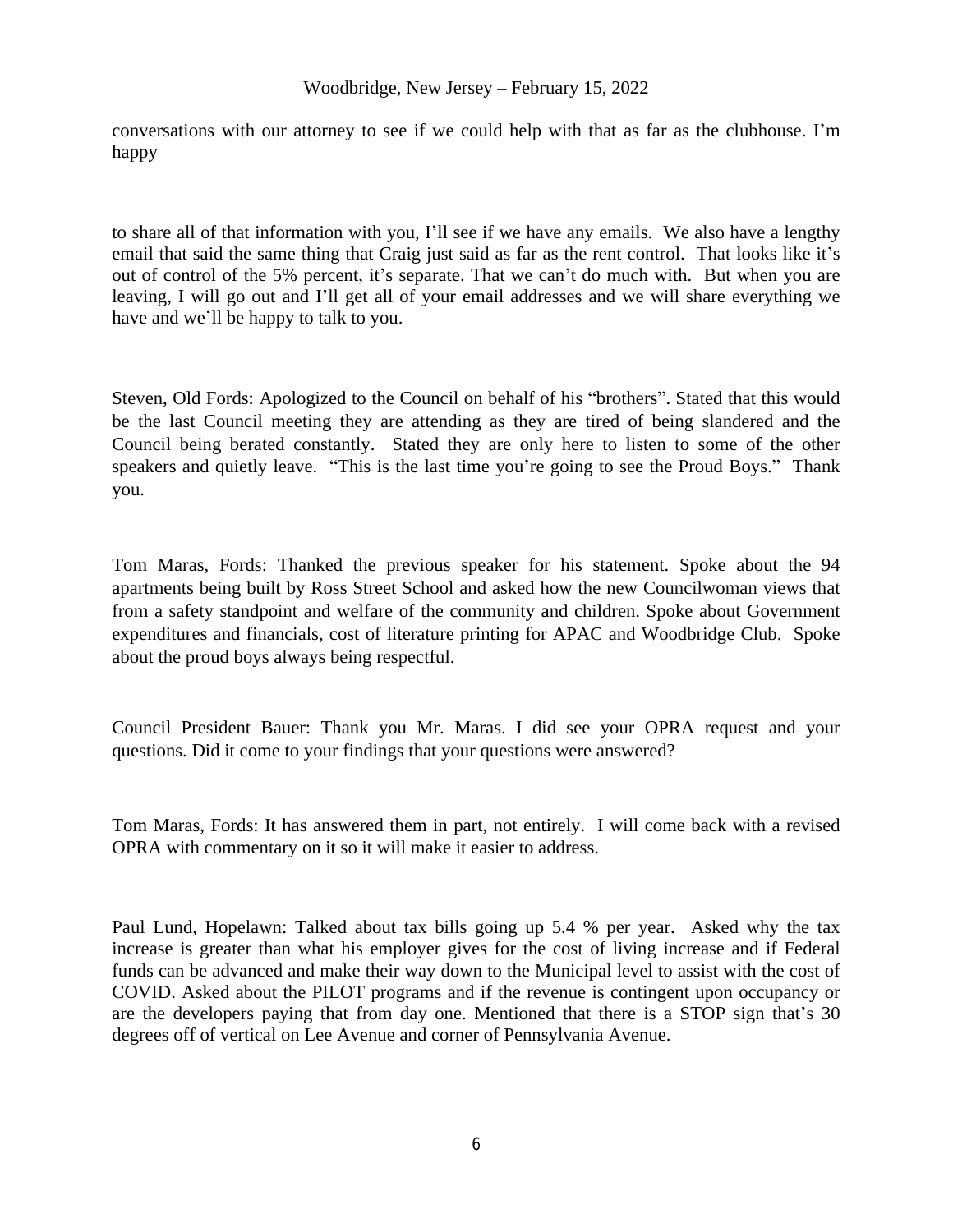John E. McCormac, Mayor: Council President, I'm not sure if the 5.4% number is correct. I am just cautioning you to properly compare the right numbers when evaluating what the taxes went up. You have to add the January bill to the prior July bill and compare that to the January before that and the July before that or compare calendar year January and July to calendar year to January

and July. When you do that I don't think you will see 5.4%. It's a little complicated because the first half bill is always greater than the second half bill so people get the first half bill and double it, because it's in quarters, and compare that to the July bill and double that which is in quarters. That's always going to show a large increase but it's only because of the timing. The town is on a fiscal year ending June 30<sup>th</sup> but we don't know our budget until the year is over. The Board of Ed is on June  $30<sup>th</sup>$  year end but they know their budget before the year ends. The Fire Companies and the County are on a calendar year and they don't know their budget until after the January bills go out. Everybody is different. The bottom line is that the Board of Ed is the majority of your tax bill and they went up last year, the County is a large part of the tax bill and they went up last year, the Town is about 27. 5 % of your tax bill and we went up but I do believe by less than the Board and I'm pretty sure we went up by less than the County and of course the Fire Districts come in to all of that. So it's a complicated issue, it's all explained on our website. There is an entire summary of how property taxes work in Woodbridge. It's much longer than I just explained. But people have to compare the right things and we get beat up every January because people just look at July and say wait a minute my taxes are up five hundred dollars. Nobody's house taxes on a basic house went up five hundred dollars. It just looks that way because you are comparing the wrong things and January is always higher. As far as lost revenue, we did get reimbursed from the CARES ACT, but all that replaced lost revenue. We really didn't have much COVID costs that weren't reimbursed. Almost all of what we got went to lost revenues. The hotel taxes weren't coming in, permit fees, licenses weren't coming in. I can't think of everything else now but there was a lot of basic revenues. Our Club was closed for a period, our Community Center was closed for a period and they are both ran by the Town. So, the money we made from the CARES ACT reimbursed the revenue we lost. We didn't make anything on that. So that's the way that worked. We didn't need to get reimbursed for COVID because most of the other sources reimbursed us for COVID.

If it is a warehouse, it's not based on occupancy. A warehouse is based on taxes, whatever they would have been that square feet of the warehouse plus amenities and 85% of that is what you pay us and the same with the Power Plants. The residential apartment complexes are based on the rents they collect. Which I think in a lot of cases is good for us because three have opened so far and they're all charging more today than the first apartment they rented. Avenel Station Village is fully rented with a long waiting list, The Grand in Metro-Park is just about fully rented and they are starting on their fourth building. And the Avenue & Green where Riffy's was just has two floors rented. In every case, if they started at \$2,000 they are up at \$2,200. If they started at \$1,800 now they are \$2,100. So I think that works in our advantage but the answer to your question is it's based on the revenues they collect. And it's not just rent, it's parking fees, it's any amenity fees, dog walks or special services. All of that counts when we get a percentage of all that.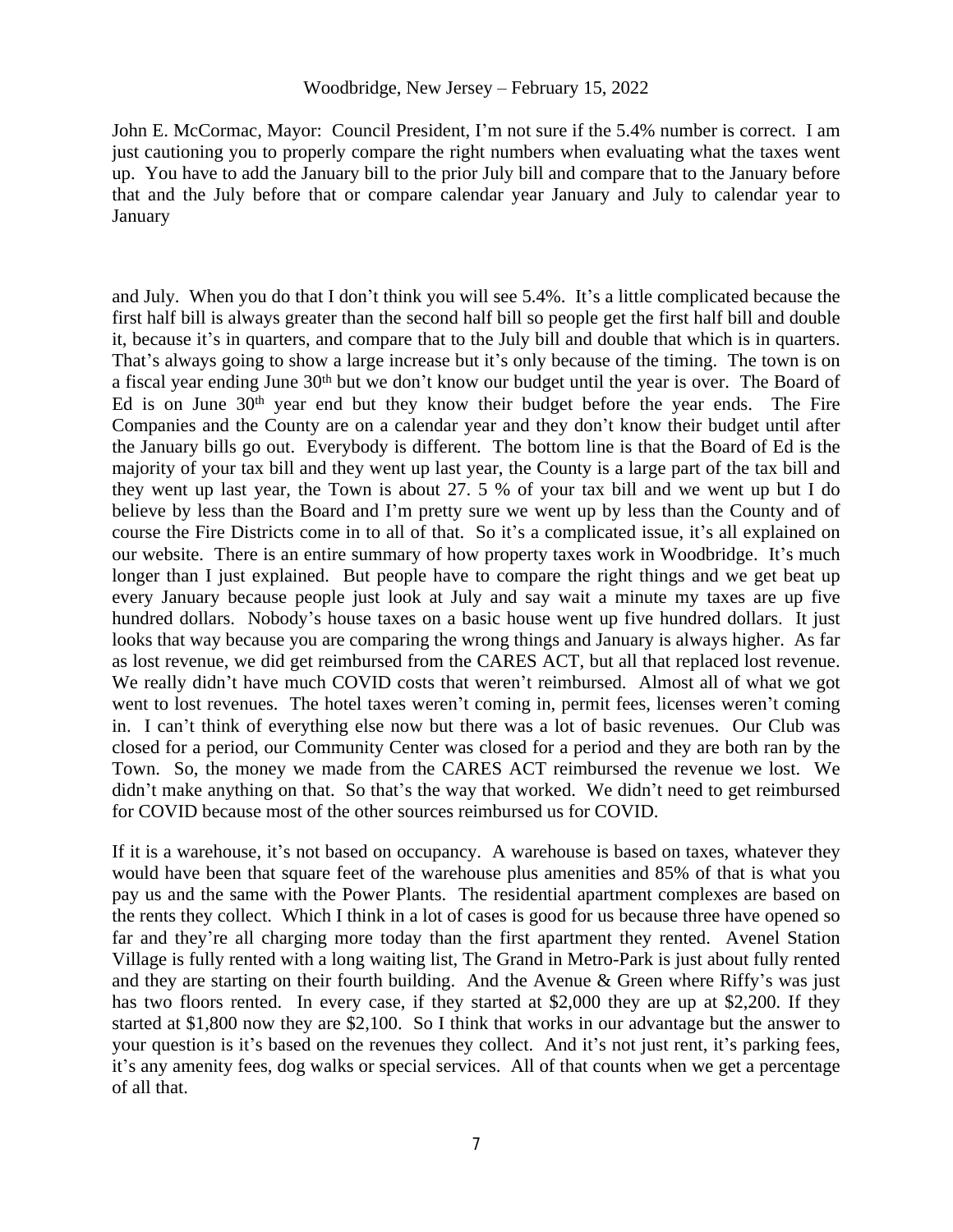Rik Mehta, NJ: Introduced himself as a candidate for Congress and a new resident of Woodbridge. Spoke about his concerns as a father of three school age children, indoctrination policies and what rights parents have within the schools, the long term impact of mask mandates for the children. Spoke of respect for diversity within the community, cultural division, preserving our

Constitutional rights and preserving our American history. Spoke about what is going on in Woodbridge in reference to diversity in the Council, respect for diversity within the entire Township and community. History will repeat itself if it's not taught.

John Vrtaric, Woodbridge: Spoke about the Proud Boys no longer coming to the meetings, no one should be denied freedom, supports all fire departments and safety departments. Congratuled new First Ward Councilwoman and wanted to know what is taking so long for her business to open. Talked about taxes being raised and the fire departments should be the ones to choose what they want to do.

John Mitch, Municipal Clerk: Is there any other comment from the public this evening? Hearing no other comment, can I get a motion that the public comment portion be closed?

Council Vice President Ficarra made a motion, seconded by Councilwoman Meehan and carried unanimously.

## **HOWIE BAUER, 2nd WARD COUNCILMAN / PRESIDENT:**

- 1. 2 2<sup>nd</sup> Ward Road Projects. HOLD
- 2. County Greenway. HOLD
- 3. Downtown Parking on New Brunswick Avenue. HOLD
- 4. Woodbridge Waterfront Park / Keasbey. HOLD
- 5. Hometown Hero Banners. HOLD
- 6. Fords Business Community. **a.** Cruise Night.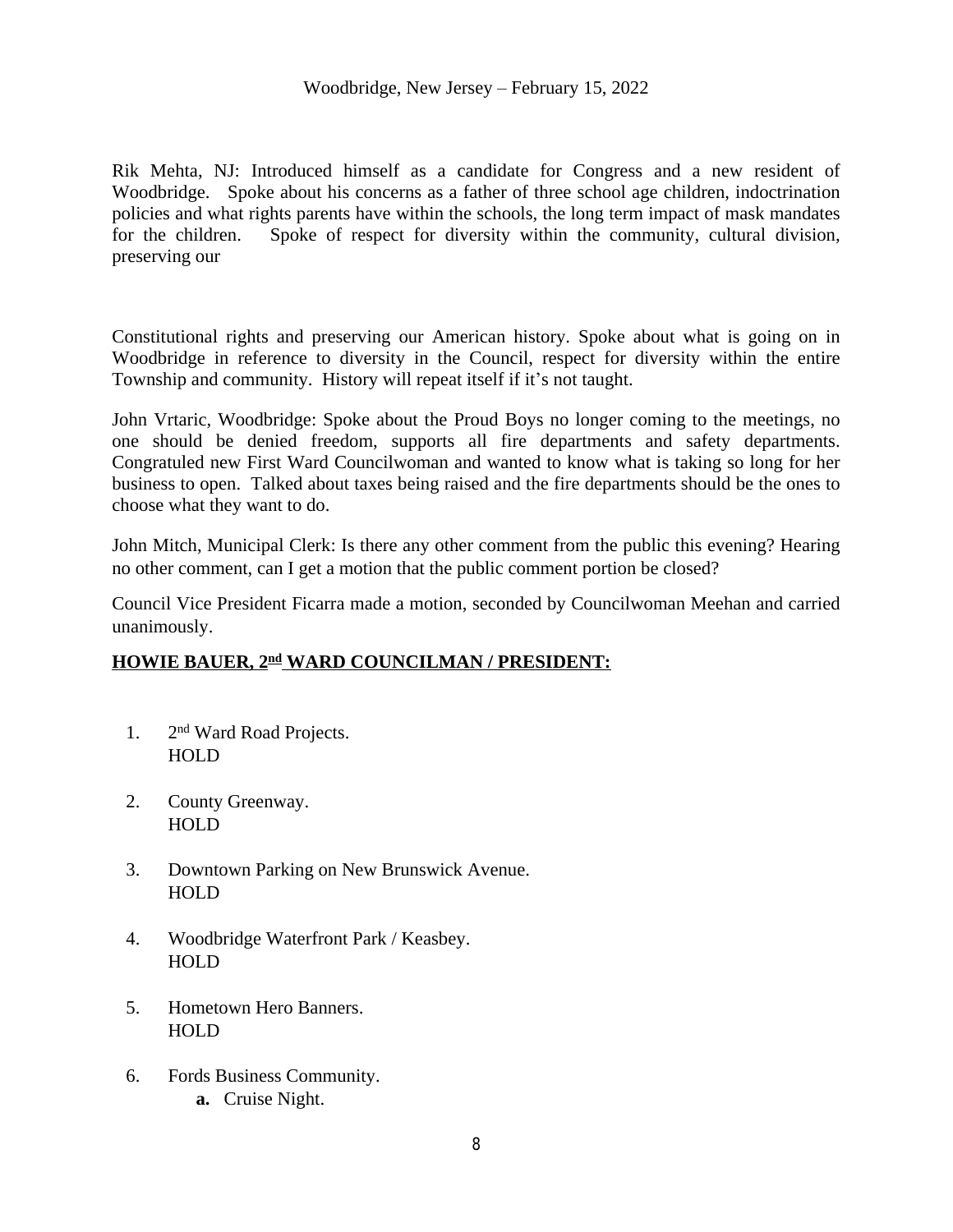**b.** Trunk or Treat.

## HOLD

- 7. Fords / Hopelawn / Keasbey Fire Companies. HOLD
- 8. Fords V.F.W. HOLD
- 9. Troop 53 Boy Scouts of America. HOLD
- 10. Pathmark Property. HOLD
- 11. Brownfields. HOLD
- 12. Hickory Senior Center. HOLD
- 13. Greenway Family Success Center. HOLD
- 14. Highland Grove Swim Pool. HOLD
- 15. Little Libraries. HOLD
- 16. Human Rights Commission. HOLD

Council President Bauer: Now we will go to our Agendas. My Agenda is in order. I have a few announcements. The Muscular Dystrophy Bowl-a-thon sponsored by the Woodbridge Township Professional Firefighters IFF Local 290 will be Saturday, March 5, 2022 at the Woodbridge Bowling Center from 1 p.m. to 4 p.m. Admission is \$11 a bowler for unlimited games, \$9 minimum donation to the MDA. For further information call 732-882-3447. T- Shirts are included with your donation. Come out for a good cause. Hackensack Meridian First on Scene is brought to you by the Hackensack Meridian Health and Woodbridge Police. It's "What do I do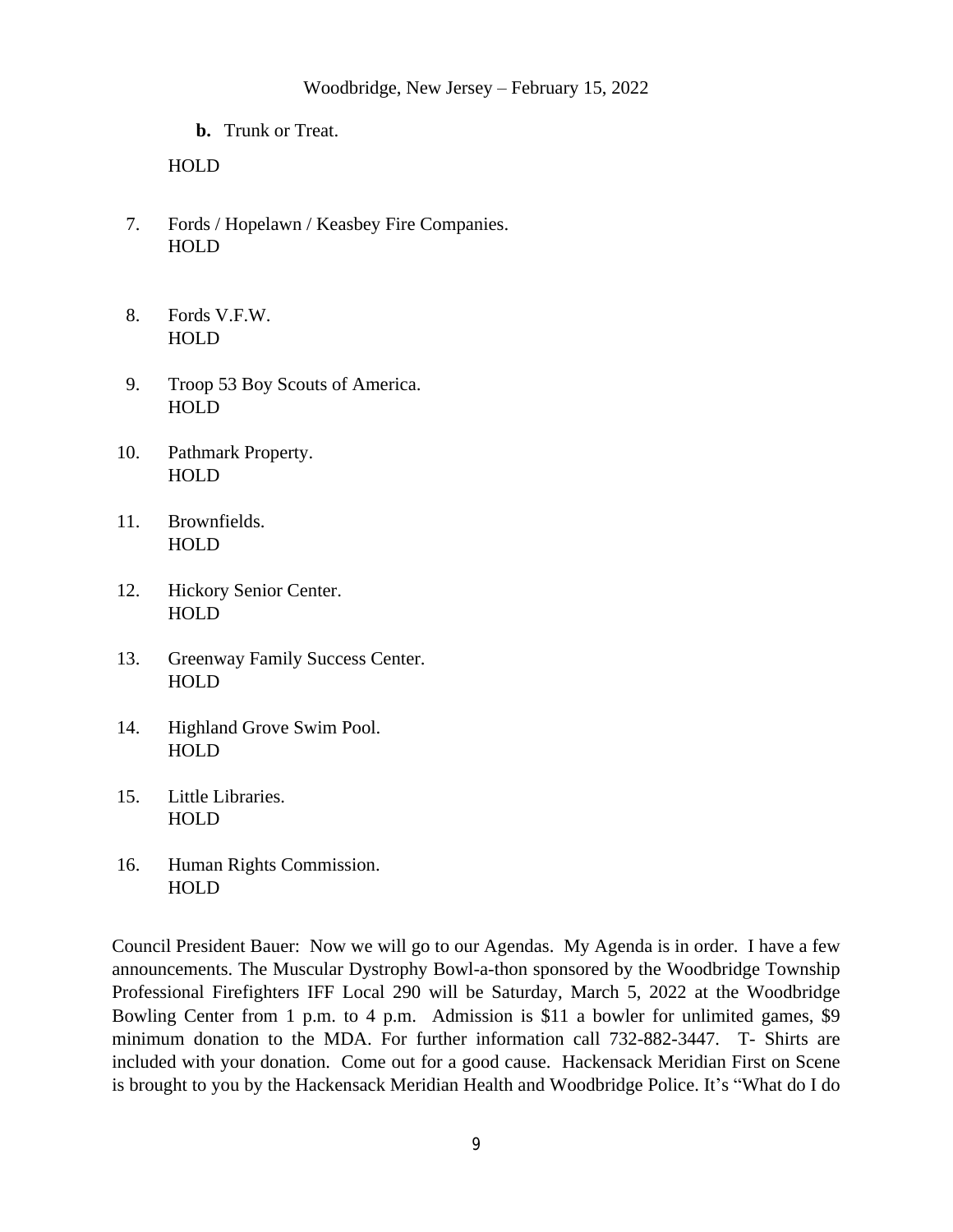Woodbridge, New Jersey – February 15, 2022

until help arrives?" Learn life saving techniques for free. That will be held on March 22, 2022, from 6 p.m. to 10 p.m. at the Woodbridge Community Center, 600 Main Street, Woodbridge, NJ. Registration is required and class size is limited. For more information, contact me at 732-887- 9796. Also the American Irish Association of Woodbridge is having a community food drive on February 15, 2022 through March 12, 2022. Please consider donating to this food drive. Our drop box is located at all Nine Fire Districts in Woodbridge Township. That's all I have tonight. Council Vice President Ficarra.

## **GREGG FICARRA, COUNCILMAN-AT-LARGE / VICE-PRESIDENT:**

Thank you Council President. You sure know how to clear a room.

- 1. WCC (Woodbridge Community Center).
	- **a.** Senior Recreation and programming.
	- **b.** Youth Recreation and programming.
	- HOLD

Most parents know, Monday is a holiday it's President's Day and there is no school. If the students show their school ID at our community center, admission for roller skating and ice skating is cut in half. Renting the skates are still going to cost money but it's a good day and the opportunity for roller skating 12 p.m. to 3 p.m. and ice skating is 12 p.m. to 2 p.m. and that's at our community center. Also at the community center on March 5, 2022, they are having a Zumbathon for Have a Heart from 9 a.m. to 11 a.m. Admission is free but they are asking that you please donate a non-perishable food item. Also they have an ongoing learn to ice skate and learn to hockey skate program at the community center. Now that we have 2 hockey rinks it's a very strong sport in our town and a good opportunity to learn how to play.

- 2. Youth Month April. Senior Month – May. **HOLD**
- 3. Mentoring Programs. HOLD
- 4. Mayor's Fitness / Wellness Initiatives. HOLD
- 5. Fireworks. HOLD
- 6. Heroes & Cool Kids / Strengthening Families.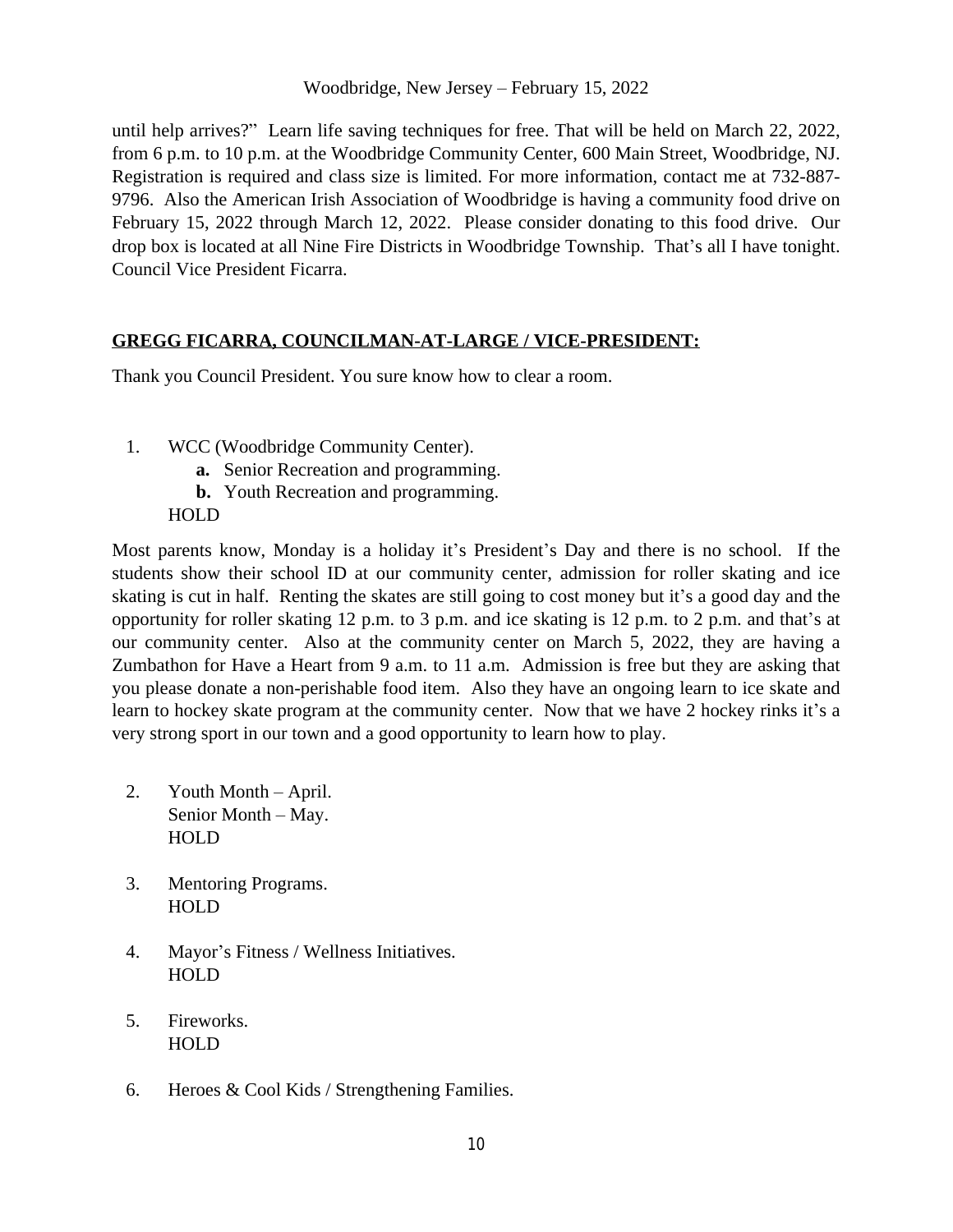- 7. Pedestrian Safeway's / East Coast Greenway. HOLD
- 8. Annual Pizza Run. HOLD
- 9. Jacob's Landing. HOLD
- 10. The Club at Woodbridge Upgrades. HOLD
- 11. Crossroad's Race. HOLD
- 12. Mental Health / Wellness. HOLD

Back a few years ago there was a large concern for our police department receiving calls involving people that might have some mental health issues. Our department reached out to the specialized case management and outreach services and a report today from our Deputy Director and Deputy that the follow-up has been great with the officers where we are told that the officers appreciate their support and try to avoid chronic cause for people with mental health issues. This service is offered to us 24/7 so that if the people in the management system are not open we can go to our recovery coaches that will follow through and follow up on it. The people that are involved speak to our police officers when they mustered and that's scheduled for this March. Through our health department there is going to be a second layer follow up through Mr. Ravino and he has developed a form so that when the police do their report, not only does it go to the management system but is goes to our health department. So there's opportunities to avoid our police department having to interact with people with mental health issues on a regular basis and really actually help them to get cured. That is all the good news and I really commend our police department. This was an issue that was brought up early on during the Black Lives Matter Movement and locally by our Wild people and Woodbridge Township was quick to work on that and address that and I commend them for that. Although the people that brought it up are not here to hear this, hopefully they're watching.

On a sad note, just in January alone, from our police department, there were 36 referrals from our folks just in January alone. So it just goes to show you that mental health is truly an issue as we come out of the COVID times. Kudos to Director of our Police Department and you're Administration.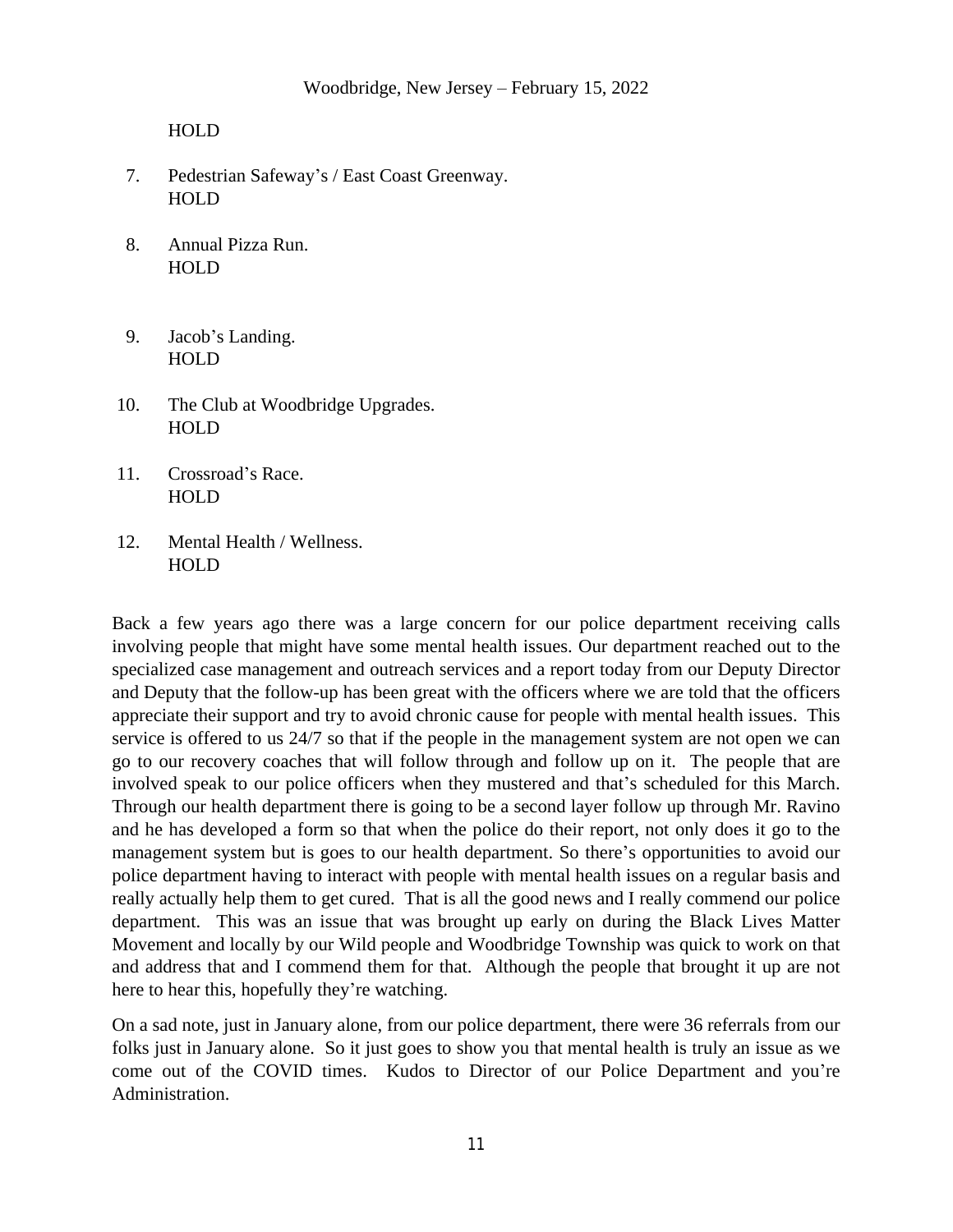13. COVID-19 Efforts. HOLD

Vaccination clinics at our health department. To date we have had 120 clinics. This past week 139 vaccination doses were administered. February 17, 2022 from 3 p.m. to 6 p.m. is an adult vaccine clinic and walk ups are accepted. February 22, 2022 from 4 p.m. to 6 p.m. is children ages

5 – 11 and walk ups are accepted. February 24, 2022 is also an adult clinic, booster shots are being administered and are highly recommended.

14. Mobile Health Unit. HOLD

Also from the Health Department. We are in the process of securing a Mobile Health Unit to be used throughout our community however we see into areas that are needed that might have some issues with access to good health. The specifications for this mobile unit have been completed. The order is about ready to go out but due to the specialization of this unit and the nature of all of it, it make take a production time of a few months and I will try to keep you updated.

Council Vice President Ficarra: That's all I have Council President. Thank you.

# **BRIAN SMALL, COUNCILMAN-AT-LARGE:**

Council President Bauer: Thank you. Councilman Small. Councilman Small: Thank you Council President Bauer.

- 1. Woodbridge News. HOLD
- 2. Mac-E. HOLD
- 3. Port Reading Fire and Township First Aid Squads. **HOLD**
- 4. Website E-Government. HOLD
- 5. Bicycle Lanes / Bicycle Share / Bicycle Paths.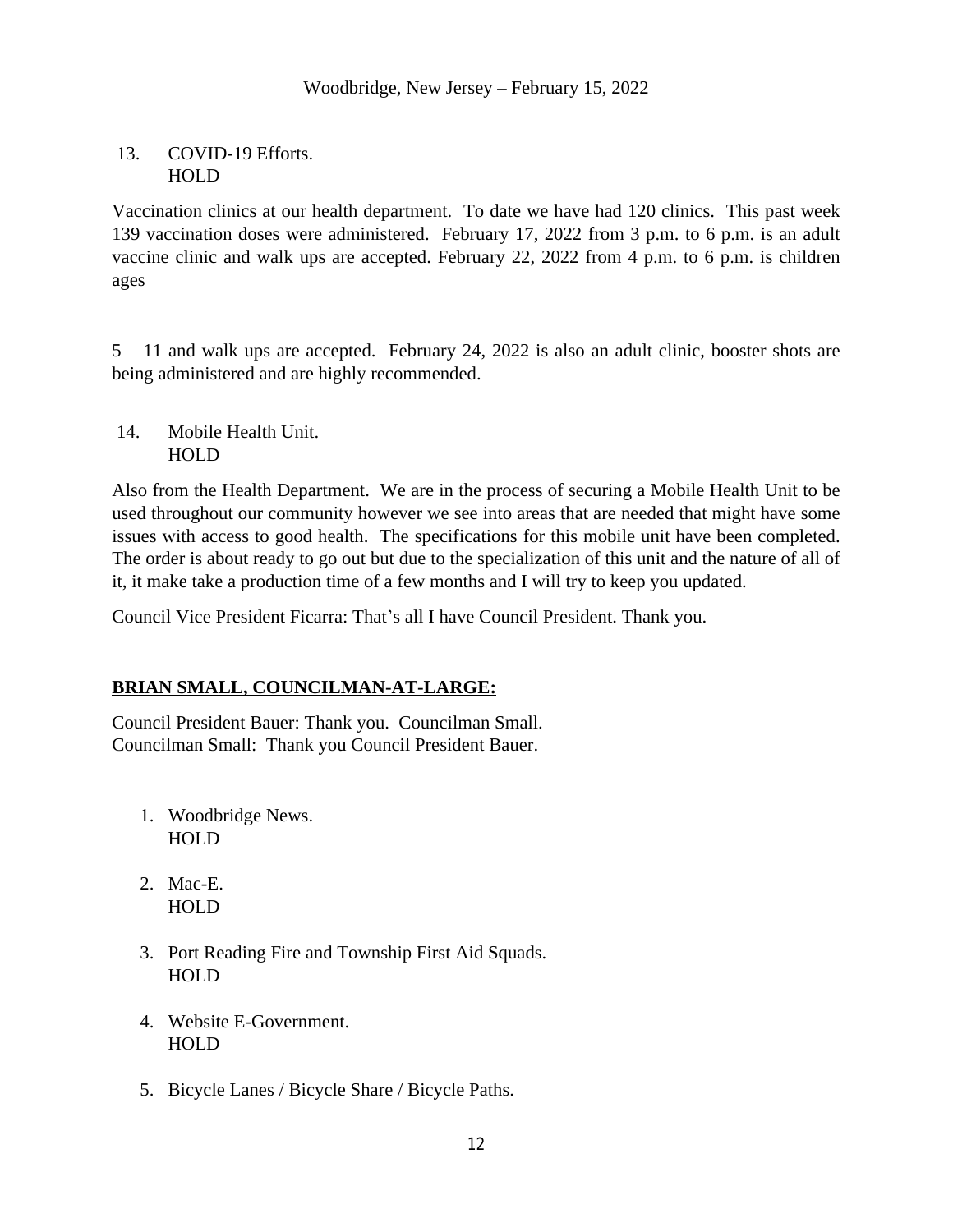- 6. Electric Vehicle Car Share / Car Charging Stations. HOLD
- 7. School Projects. **HOLD**
- 8. S.T.O.W. (Register @ 732 726-2394 for client transport ID #). HOLD
- 9. Level Playing Field @ Cypress Recreation Center / Our House. **HOLD**
- 10. Property Fraud [\(www.middlesexcounty.nj.gov\)](http://www.middlesexcounty.nj.gov) search for "Property Alert" to Register.) **HOLD**
- 11. Inspections at Hotels / Motels. HOLD
- 12. National Public Lands Day (**9/24/22**)**.** HOLD
- 13. Marine Eight. HOLD
- 14. Mayor Mac Café. HOLD

Monday through Friday 11 a.m. through 2 p.m. 881 West Avenue, Port Reading. Please stop by have a late breakfast or an early lunch.

15. Jazz Festival. HOLD

16. Concerts. HOLD

I just got a list of our Monday night concerts. I'm happy to announce from June 20, 2022 through August 29, 2022 Jesse Garran, that's the Elvis Tribute Band, Sky's The Limit, Vito Piccone, Bobby Wilson, Shadows of the 60's , The Cameos, The Capris, Del Satins and The Infernos.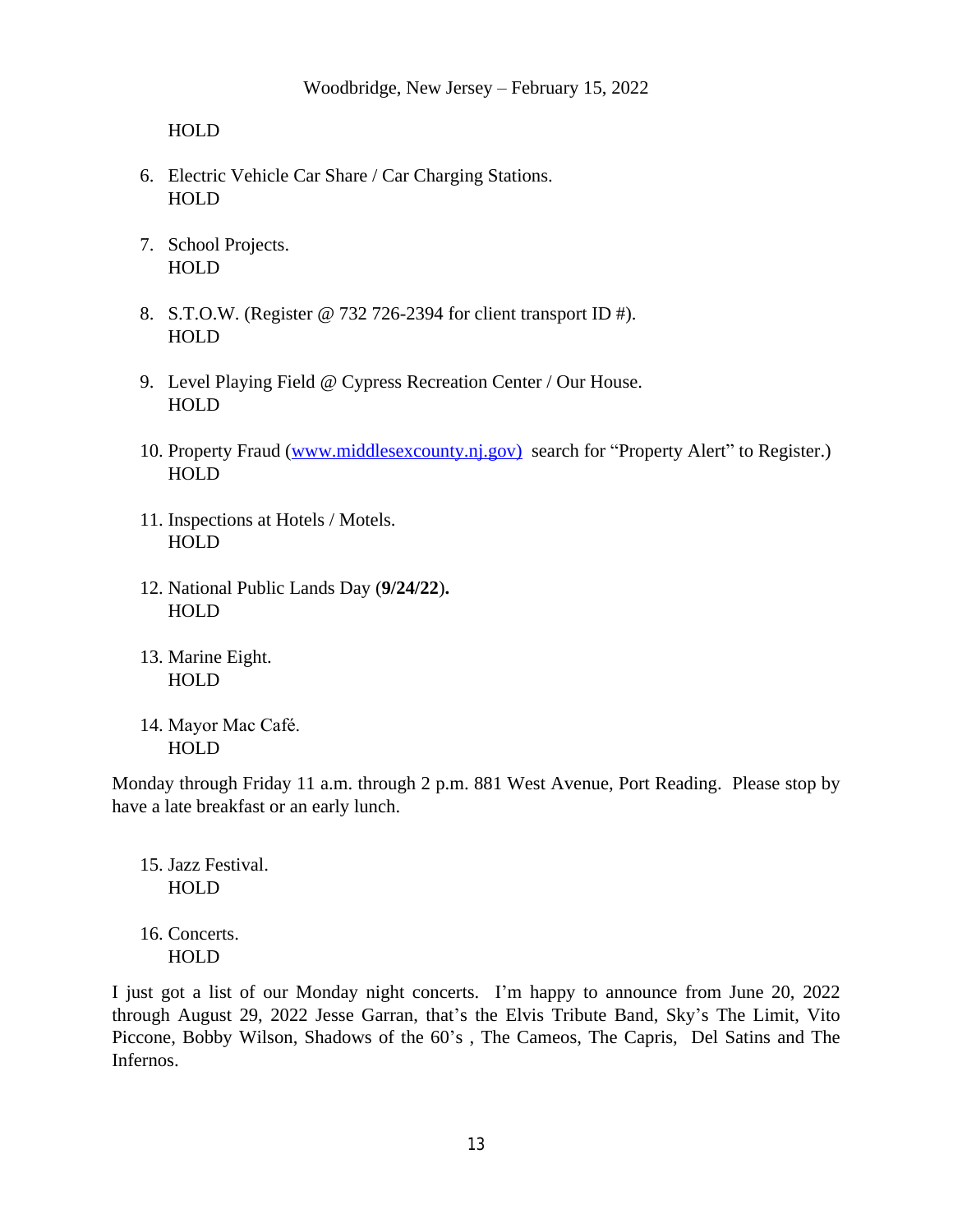- 17. Light Parade (**11/26/22**). HOLD
- 18. American Irish Association of Woodbridge. HOLD

The 48<sup>th</sup> Annual St. Patrick's Day Parade to be held March 13, 2022 at 1:30 p.m. Remember we missed it last year so I'm really happy to have this back. Hopefully we have a beautiful day and get a big crowd on hand.

19. Woodbridge B.P.O.E. Elks 2116. HOLD

That's all I have. God Bless our Police Department, Firefighters, EMTs, Township employees and God Bless America. That's all I have this evening. Thank you Council President.

# **LIZBETH DEJESUS, COUNCILWOMAN-AT-LARGE:**

Council President Bauer: Thank you. Councilwoman DeJesus. Councilwoman DeJesus: Thank you Council President Bauer.

- 1. Housing Authority. HOLD
- 2. Affordable Housing Corporation. HOLD
- 3. Youth and Government Day. HOLD
- 4. History Museum. HOLD
- 5. Police Community Relations. HOLD
- 6. Youth Employment / Job Fair. HOLD
- 7. Township Parks and Playgrounds. HOLD
- 8. Hispanic Heritage Month.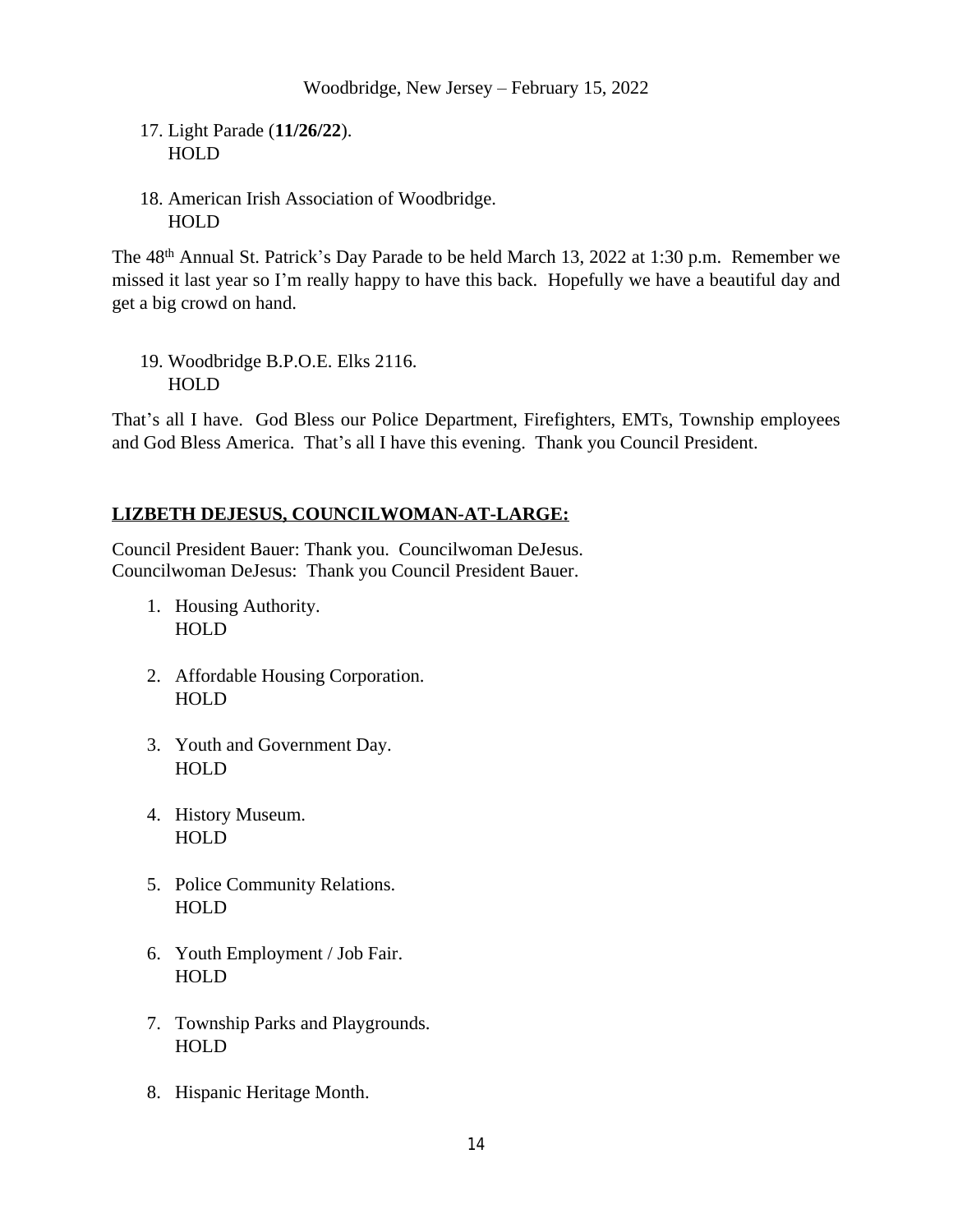- 9. Barron Arts Center. HOLD
- 10. Free Public Library of Woodbridge. HOLD

On Thursday, February 24, 2022 at 6 p.m. they will have an event to learn about the eviction law courtesy of the New Jersey Citizen Action Education Fund that will be at 6 p.m. You can attend in person. You can register at the library [\(www.woodbridgelibrary.org](http://www.woodbridgelibrary.org)) or you can receive a Zoom link if you're not comfortable being there in person. Explore the night sky on Wednesday, March 2, 2022 at 7 p.m. with the New Jersey Astronomical Association which operates the largest public observatory in New Jersey. Find out how easy it is to view the International Space Station and Satellites without the need for a telescope. This is a virtual workshop only. The library will also host two webinars for the college bound on Thursday, February 27, 2022. College GPS will present taking charge of college planning and on Thursday, March 3, 2022, the ultimate guide to medical schools. Also the Entrepreneur and Small business owners, formerly Business Tuesdays will be held on the 2<sup>nd</sup> floor of the Main Library at 7 p.m. on Tuesday, February 22, 2022. The meet up will included a show and tell of interesting marketing, time management and business connection tools. All attendees will receive a book of their choice from the friends book shelf display. Contact the Woodbridge Library at 732-634-4450 extension 5 for assistance.

- 11. Veteran's Tax Deduction. HOLD
- 12. Green Infrastructure. HOLD
- 13. Girl Sports. HOLD
- 14. Girl Scouts / Scouts Pavilion and Camp; E. William Street Park. HOLD

It is cookie season so please support our Local Girl Scout troops throughout the Township. You have seen them at the Woodbridge bowling in the middle of the snow storm they were there selling cookies. I am just asking everyone in our Township, please if you see a Girl Scout troop selling cookies, just buy a box if you can.

15. Youth Leadership Council. HOLD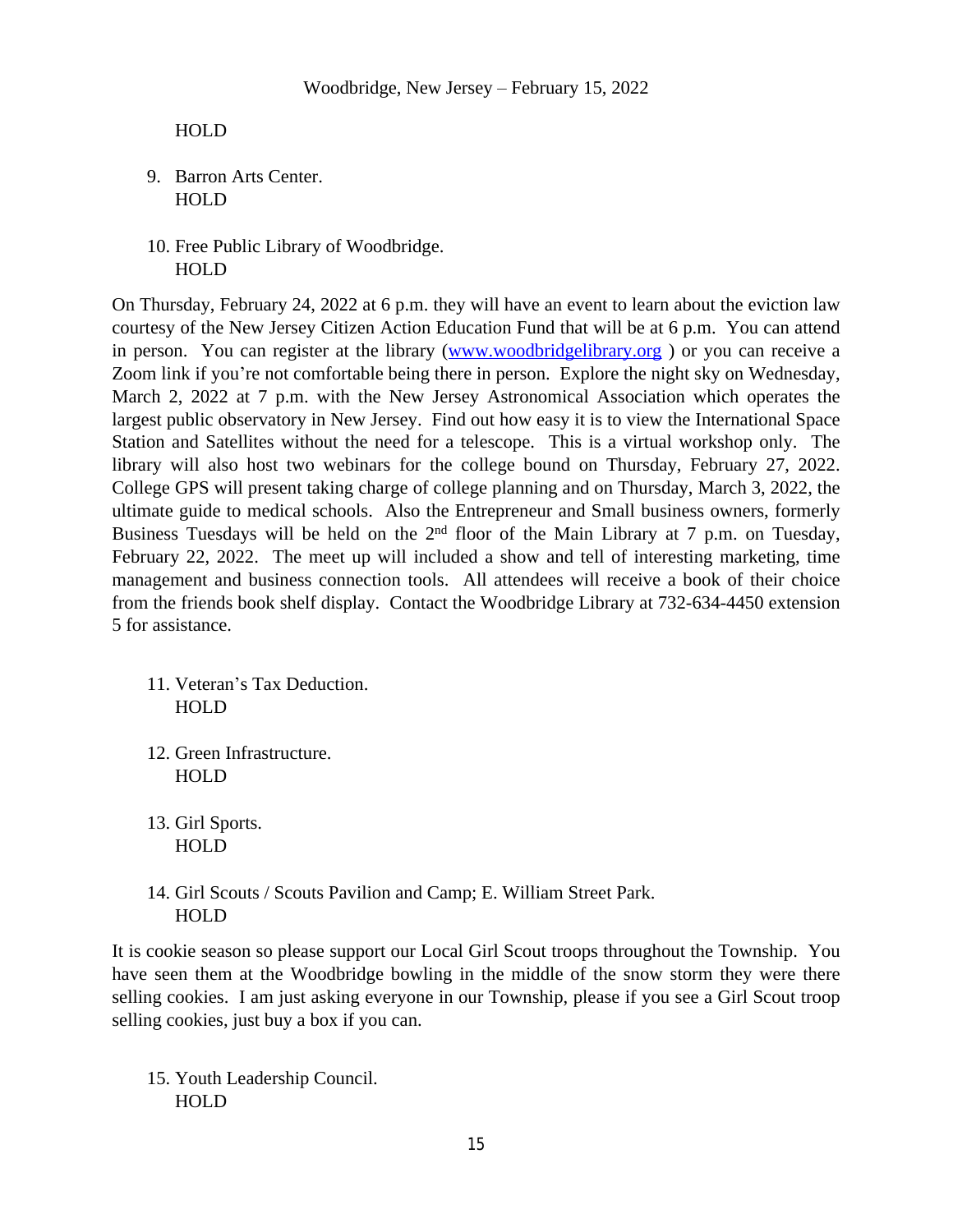- 16. Community Backpacks. HOLD
- 17. Donation of Winter Coats for School Students. HOLD
- 18. Safe Place. **HOLD**
- 19. Women's Month. HOLD

I am so proud to announce that we will be celebrating Women's History Month in Woodbridge Township. We will be raising the flag to recognize the month of March as Women's History Month on March 1, 2022 at 5:30 p.m. All are invited, bring your daughters, friends, your wives. Just celebrate the women in your life. This will be the first time we are doing this.

Thank you. That is all that I have.

# **CORY S. SPILLAR, 3rd WARD COUNCILMAN:**

Council President Bauer: Thank you. Councilman Spillar.

Councilman Spillar: Thank you Council President. I apologize I have to excuse myself. There is a large commercial fire in Avenel right now. Pray for folks and prayers to everyone involved.

- 1. Avenel's Very Merry Holiday Lighting (**11/27/22**) / Port Reading Day (TBD)**.** HOLD
- 2. Avenel Arts Village / Train Station / Eric LeGrand Believe Park. HOLD
- 3. Woodbridge River Watch / Oros Nature Preserve. HOLD
- 4. Port Reading Saints / Saints Complex Improvements. HOLD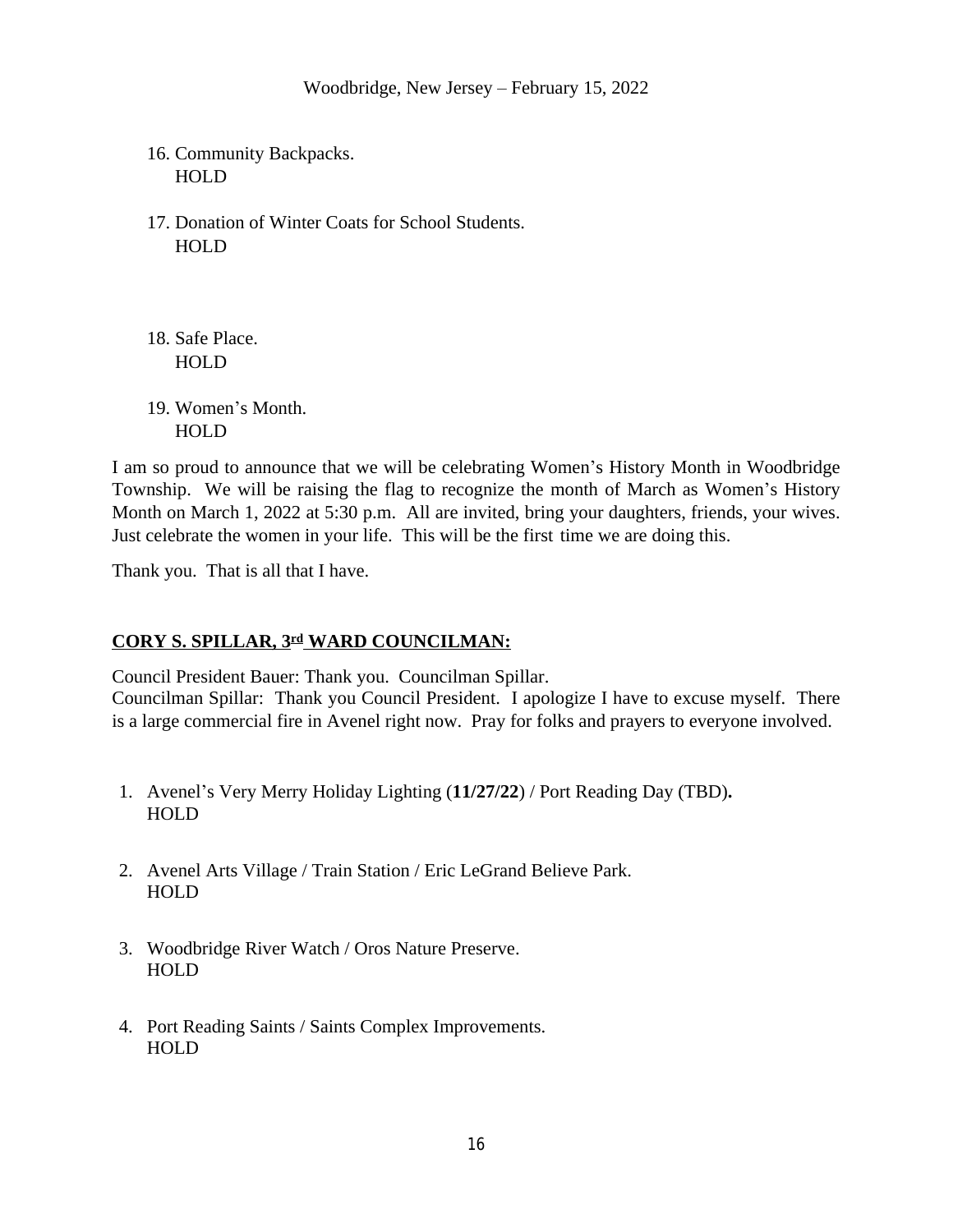- 5. Avenel Middle School Community Service Club and School Improvements. HOLD
- 6. Port Reading Knights / Sycamore Senior Center / Red Oak. **HOLD**
- 7. Route 1 Redevelopment.
	- **a.** Star / City Motels.
	- **b.** Americana / Avenel Motels.
	- **c.** Rt. 1 @ So. Inman Ave.
	- **d.** Bud's Hut.
	- **e.** Big Top property.
	- **f.** Holiday Inn Express expansion.
	- **g.** Pier I Imports property.

- 8. Avenel Fire Dept. HOLD
- 9. Social Clubs Avenel Knights of Columbus / Columbian Club, Avenel VFW. HOLD

Fish Fry Fridays return at the Avenel Knights of Columbus, Columbian Club in Avenel starting Friday, March 4, 2022. Please come and enjoy all the dishes besides the obvious fish that they always have to offer. This year will be curbside again you can call 732-636-9615 to make your reservation. Dinner is between 4:30 p.m. and 6:30 p.m.

- 10. Woodbridge Developmental Center Property. HOLD
- 11. Cable Commission / Renewal. HOLD
- 12. School 4 & 5. HOLD
- 13. Mileed Way Army Corps of Engineers Project.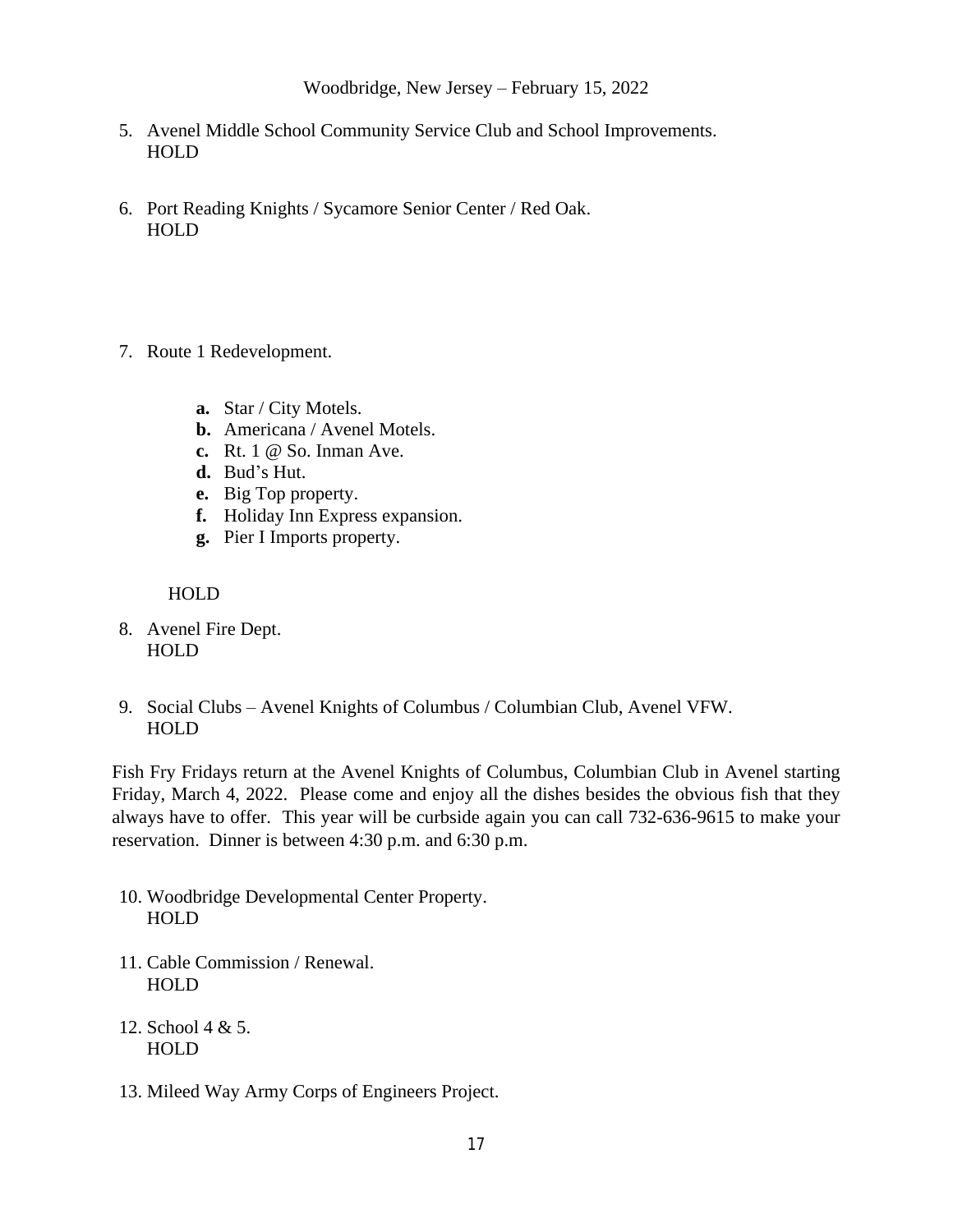14. Maple Tree Senior Center. HOLD

I'm pleased to announce the center now has over 130 members after just opening in October. If you are over 60 and a Township resident and interested in joining, and taking part in activities and

events that they have there, please call 732-259-0910 and ask for Hank. And as always STOW Senior Transportation of Woodbridge is always available for our seniors to be driven to and from.

The rest of my Agenda is in order. Council President, thank you. Thank you to all of our Emergency Responders, Fire, EMS, Woodbridge Police Department, CERT, all of our Public Works and Township employees, God Bless America. Thank you Council President Bauer.

## **DEBBIE MEEHAN, 5TH WARD COUNCILWOMAN:**

Council President Bauer: Thank you. Councilwoman Meehan. Councilwoman Meehan: Thank you Council President.

- 1. Inman Ave. Business District Improvements. HOLD
- 2. Green Houses Colonia Middle and Colonia High Schools. HOLD
- 3. Evergreen Senior and Youth Center / Senior Services.

HOLD

- 4. Events:
	- **a.** Taste of Colonia
	- **b.** Have a Heart Food Drive. Colonia Easter Bonnet Parade & Egg Hunt.
	- **c.** Colonia 5K / Chris Jantas Run.
	- **d.** Colonia Annual Wiffle Ball Tournament.
	- **e.** Support the Troops Rally.
	- **f.** Colonia Pride Day.
	- **g.** Colonia Clean Up.
	- **h.** Colonia Christmas Tree Lighting.
	- **i.** Cookies and Can for the Troops and Food Bank.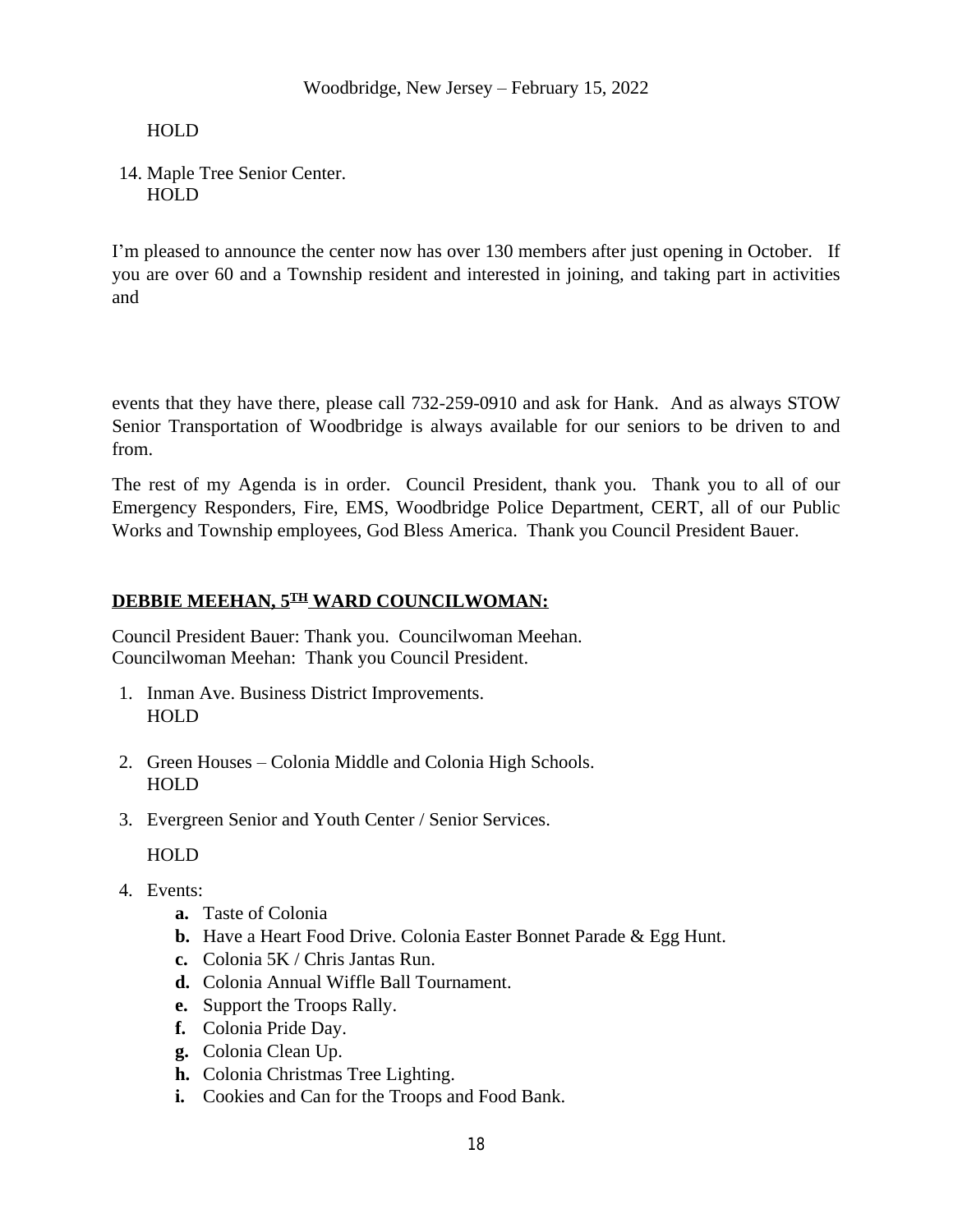- **j.** Toys for Tots Run.
- **k.** Breast Cancer Walk.

- 5. Food Pantry. HOLD
- 6. Reinhard Manor. HOLD
- 7. Colonia Fire Department / First Aid Squad.

HOLD

- 8. Colonia American Legion / V.F.W. / Elks. HOLD
- 9. Veteran's Issues. HOLD
- 10. Rahway Valley Sewerage Authority. **HOLD**
- 11. Cpl. Kevin Reinhard Marine Corps League. HOLD
- 12. Municipal Alliance + Addiction Task Force. HOLD

This has been a really rough couple of years for people and people are really struggling. If you are in trouble and you need help, we have an addiction services hotline. Anyone can call if they or a loved one are struggling with substance abuse. A recovery coach is on call 24/7 and all calls are confidential. If you or somebody you know has an issue, you can call 732-596-4199. It is important get help there's people her to help you.

- 13. Volunteer Directory. HOLD
- 14. Domestic Violence Response Team. HOLD
- 15. AED Program. HOLD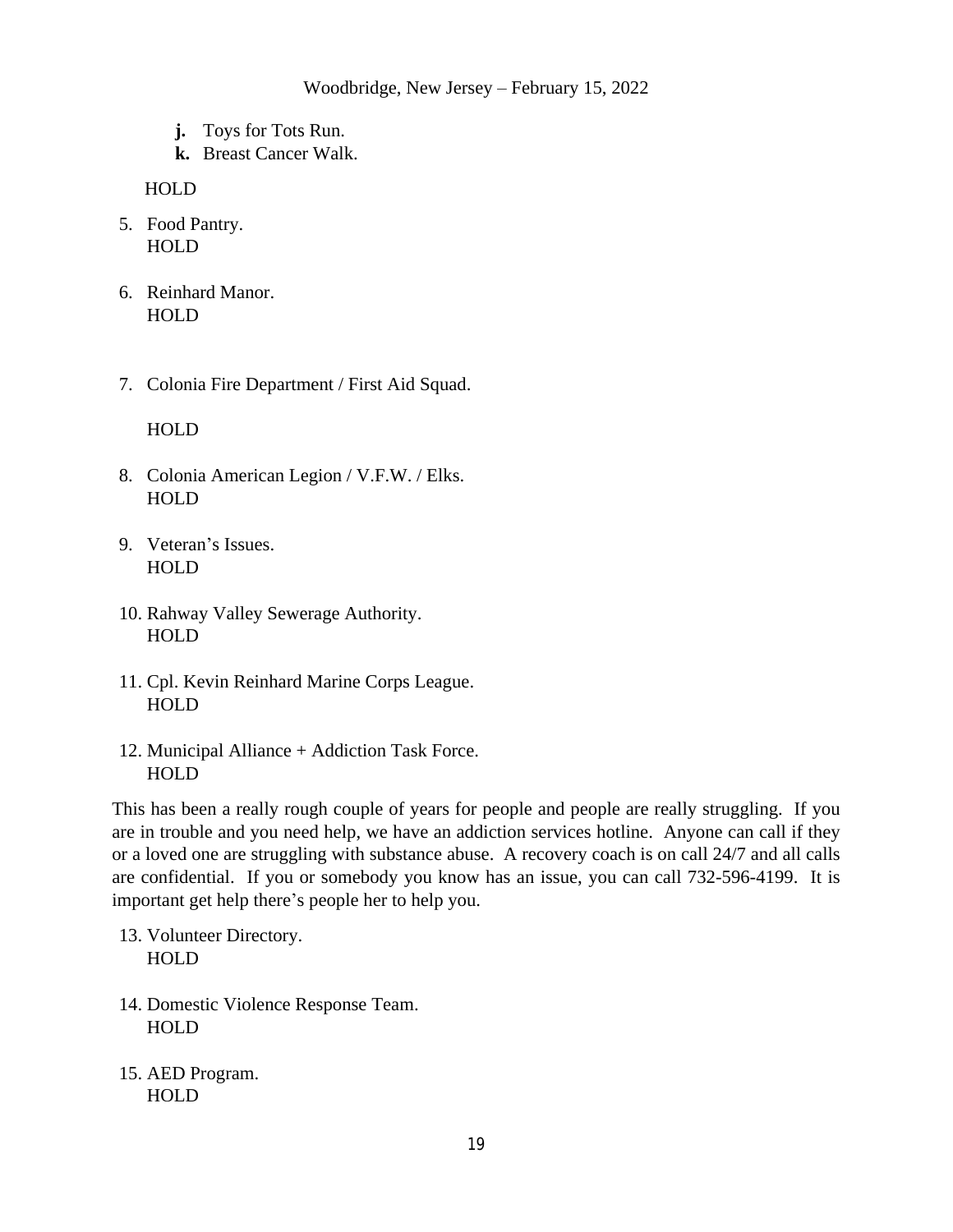Woodbridge, New Jersey – February 15, 2022

Just on announcement, the 15<sup>th</sup> Annual Woodbridge Charity Chili Cook-Off will be Sunday, March 6, 2022 from 12 p.m. to 2 p.m. at J.J. Bittings on Main Street. You can come and sample Woodbridge's famous chili. Its \$10, if you would like to enter your chili, you can call Eileen at 732-596-4047. All proceeds from this event will go to Jessica Beretta who is also a Woodbridge Township resident and also was employed here with Woodbridge Township on our film crew who was in a horrific accident in January. So all the money we raise that day will go to her family. We wish her well and we are thinking of her. That's all I have these evening, thank you.

Council President Bauer: Councilman Anderson and Councilman Patel are excused.

### **KYLE ANDERSON, COUNCILMAN-AT-LARGE:**

- 1. W.T.Y.R.C. HOLD
- 2. Job Bank. HOLD
- 3. Mayor's Trophy. HOLD
- 4. Woodbridge Hall of Fame. HOLD
- 5. Taste of Woodbridge. HOLD
- 6. Charity Raffle. **HOLD**
- 7. Drive-In Movie. HOLD
- 8. N.A.A.C.P. (**NAACP.***org***)** HOLD
- 9. Dr. Martin Luther King Annual Program. HOLD
- 10. Independent Club of Colonia.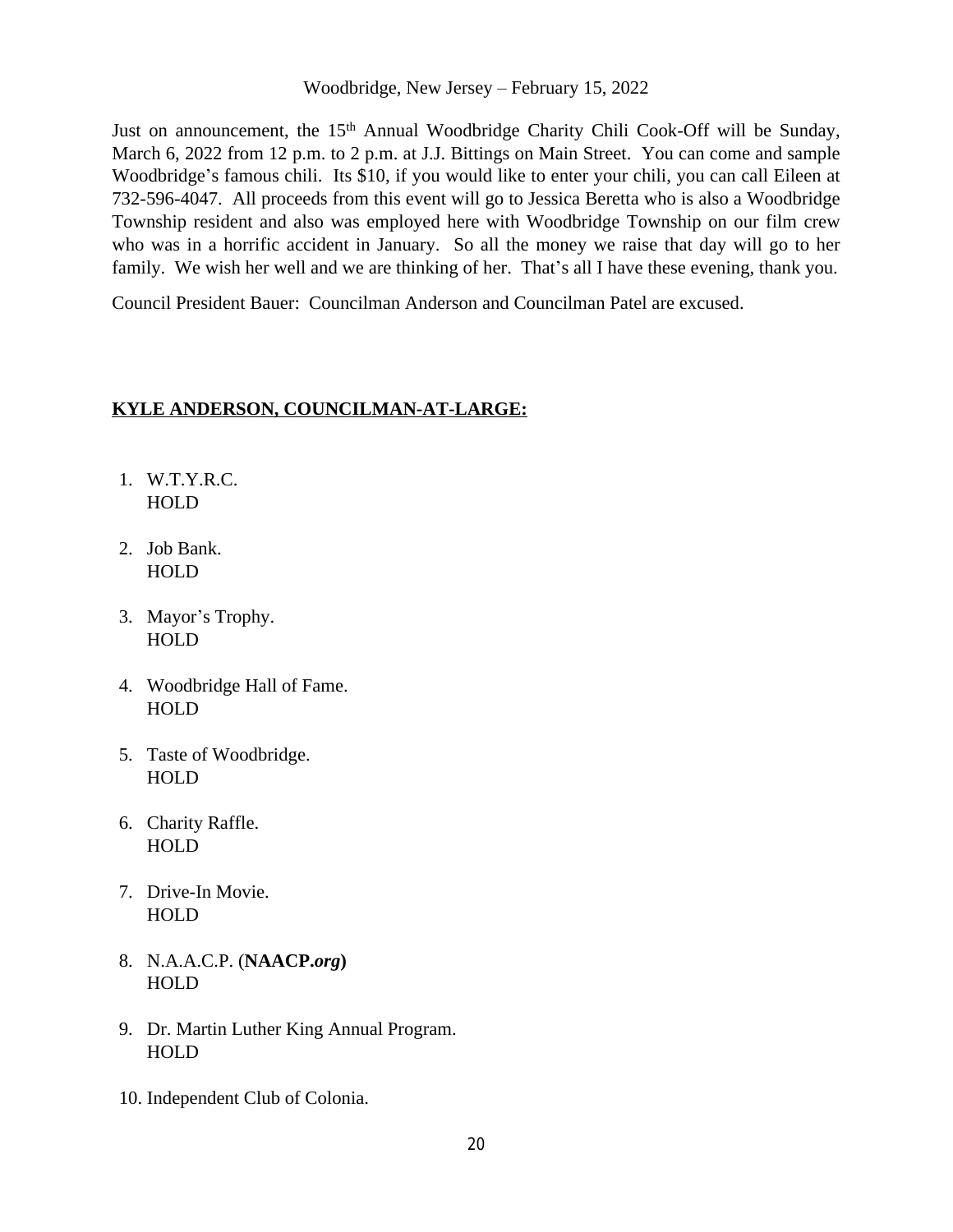- 11. Tooling Around Program. HOLD
- 12. Boy Scouts / Camping. HOLD
- 13. League Consolidation. HOLD
- 14. Middlesex College. HOLD
- 15. Woodbridge Organization of Neighbors Advocating Change. **HOLD**

## **(VIRU) VIRBHADRA N. PATEL, 4th WARD COUNCILMAN:**

- 1. American Legion (T. Nulty Post). HOLD
- 2. Oak Tree Road Special Improvement District (SID). HOLD
- 3. JFK High School Field and Building Improvements. HOLD
- 4. Sucker's Brook Bank Stabilization. HOLD
- 5. 4<sup>th</sup> Ward Road Projects. HOLD
- 6. Magnolia / Willow / Walnut Area Commuter Parking. HOLD
- 7. Sign Ordinance. **HOLD**
- 8. Cooper Field.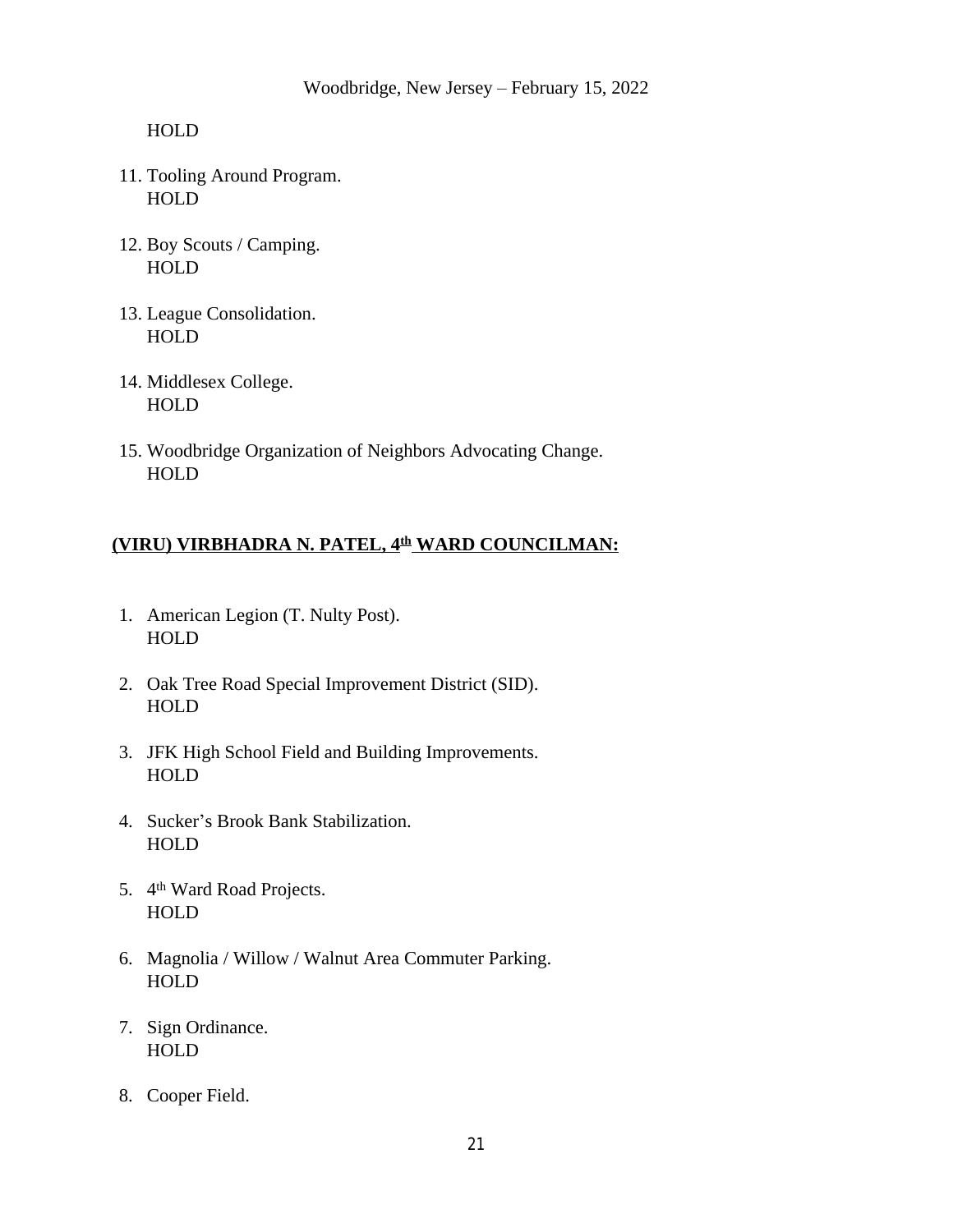### **SHARON McAULIFFE, 1st WARD COUNCILPERSON:**

Council President Bauer: Councilwoman McAuliffe. Councilwoman McAuliffe: Thank you Council President.

1. Events:

Relay for Life. Fishing Derby**.** Parker Press concerts. Woodbridge Wednesdays and Local Band Thursdays. Saint James Street Fair.

HOLD

- 2. Main Street SID (Special Improvement District). HOLD
- 3. Chamber of Commerce. HOLD
- 4. Buy Local Program. HOLD

We Believe in Main Street. We'd like to tell you about the Downtown Dollars. You can go on to the website which is downtownwoodbridge.com. There are 27 different businesses that are involved in the Downtown Dollars. If you purchase \$50 you get a \$10 free gift certificate. If you purchase \$100, you can get a \$20 gift certificate. You can use that among any of the 27 different businesses and you don't have to use it at one place at one time. Also, today we had the grand opening for the Shinko Hibachi Japanese Steakhouse at 116 B Main Street. They will be opening starting tomorrow from 11 a.m.-9 p.m. Monday through Saturday. It's primarily a takeout service. You can order food and eat in there but there is not table service. The phone number is 732-582-6118 and the website is [\(www.shinkohibachi.com\)](http://www.shinkohibachi.com).

- 5. Transit Village. HOLD
- 6. Blue Acres / F.E.M.A. HOLD
- 7. Main St. & Rt. 9. HOLD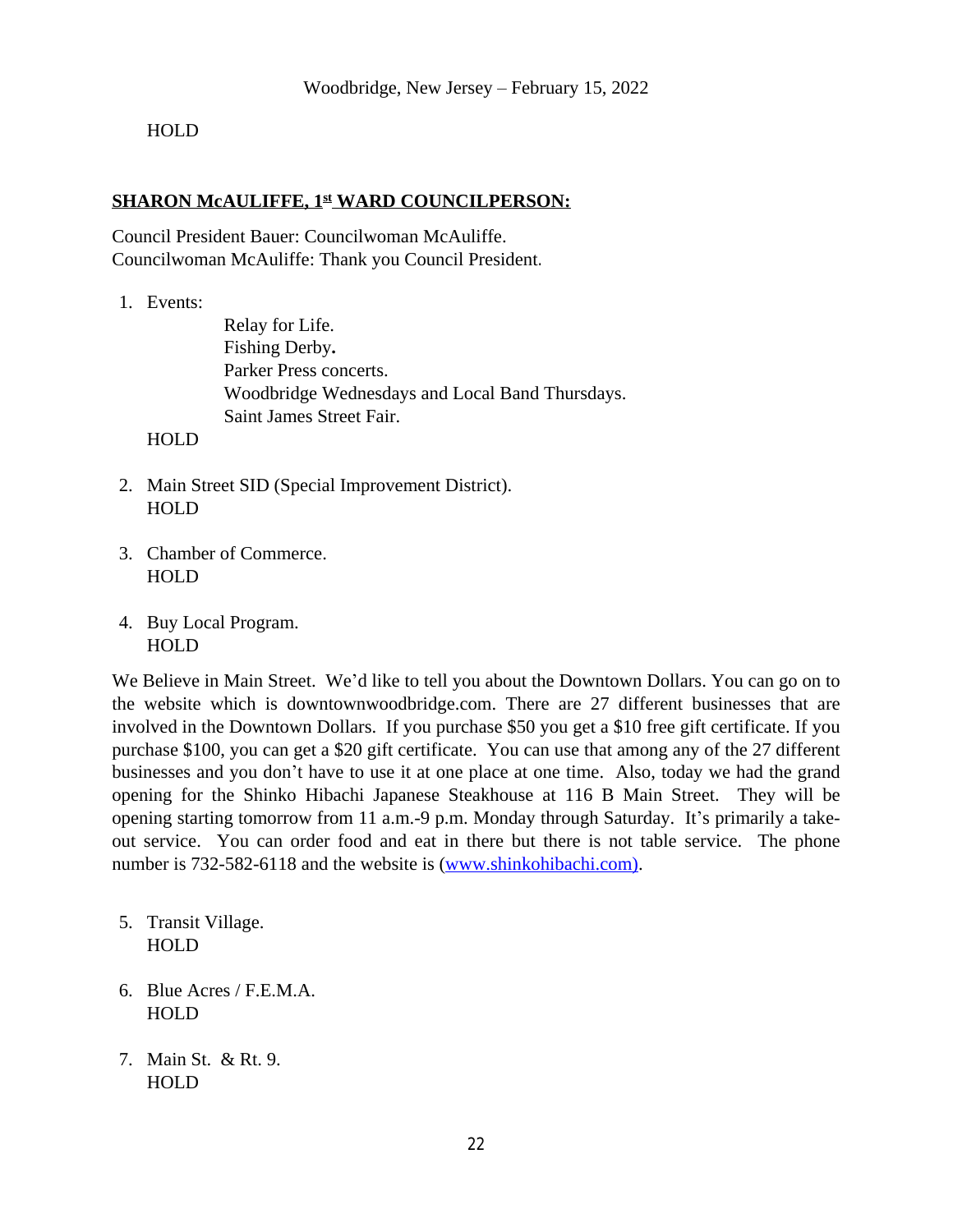- 8. Animal Shelter. HOLD
- 9. Dog Park. HOLD
- 10. Arts.

**a.** Woodbridge Train Station Mural Project. **b.** Gallery on Main. HOLD

11. PACE. HOLD

12. Woodbridge Fire Department. HOLD

Election for Fire Commissioner is this Saturday from 9 a.m. to 2 p.m., if you're a Woodbridge resident, at the Fire Department on School Street. If you are a Sewaren resident, you'd be going to the library on West Avenue.

- 13. Coast Guard. HOLD
- 14. Sewaren Library Programs. HOLD
- 15. Acacia Center. HOLD

Also on February 22, 2022 we are going to have the Martin Luther King Essay awards handed out for all 25 elementary schools and that is at 6 p.m. and the address is 95 Port Reading Avenue. That would be a really nice event for people to attend to see what the students of Woodbridge Township are doing.

16. RISE Program. **HOLD**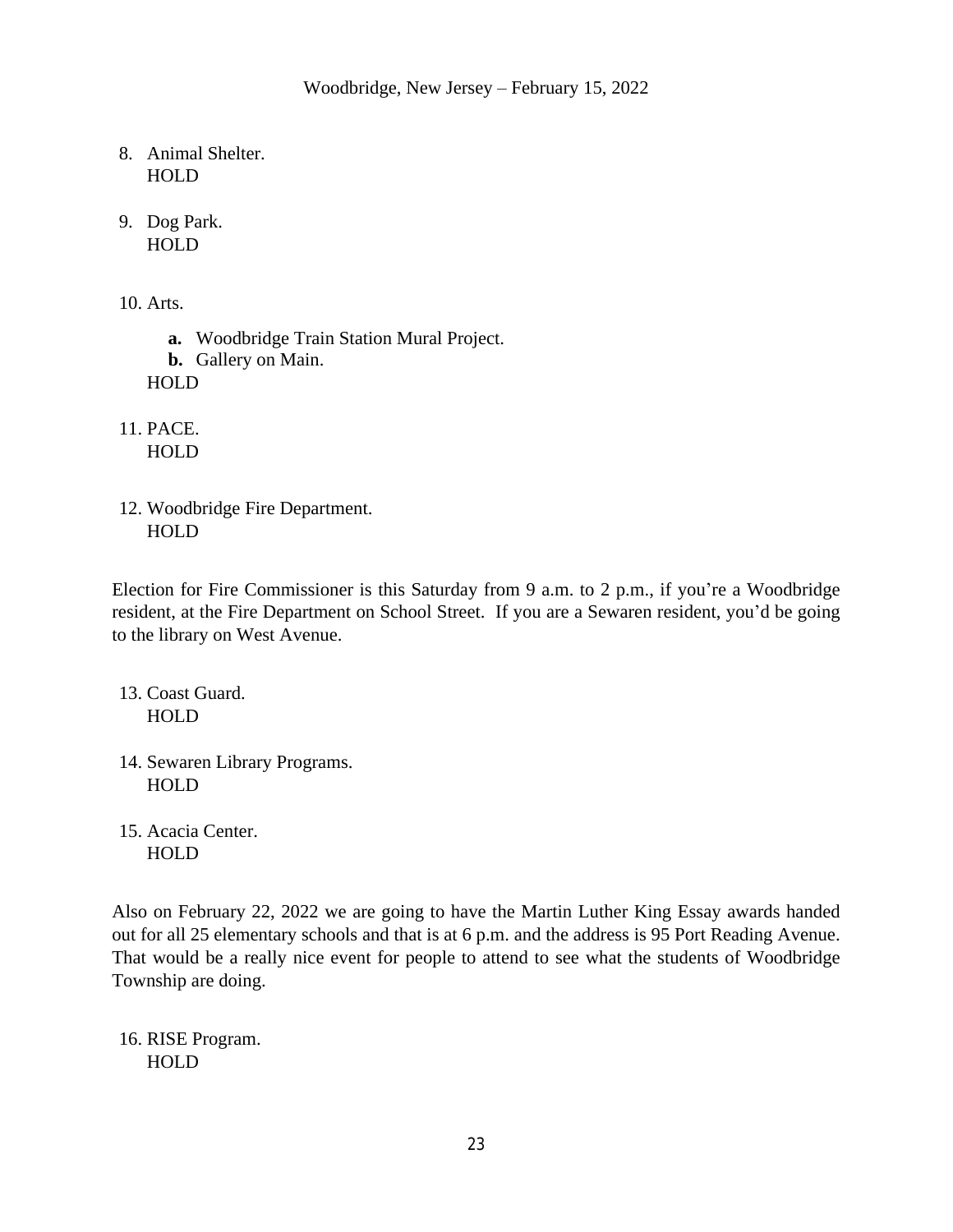- 17. Sewaren Marina. HOLD
- 18. First Presbyterian Church of Woodbridge. HOLD

Sharon McAuliffe: Thank you.

Council President Bauer: Thank you. Also to correct you, the Fire Commissioners in all Districts on that Saturday are from 2 p.m. to 9 p.m. All Districts are up for budgets, elections so come out and vote on the  $19<sup>th</sup>$  from 2 p.m. to 9 p.m.

## **JOHN M. MITCH, MUNICIPAL CLERK**

Council President Bauer: Mr. Mitch.

Mr. Mitch: Thank you Mr. President.

- 1. Liquor License Transfer(s) / Change of Corporate Structure.
	- **A.** Person-To-Person Transfer of Liquor License # 1225-33-058-005 from 428 JPS, Inc. to KT Woodbridge Liquors LLC (no sited premise).
	- **B.** Change of Corporate Structure of Liquor License # 1225-33-064-005 Viswasha Foods LLC, t/a The Yellow Chili, 1477 Oak Tree Rd., Iselin
	- **C.** Person-To-Person & Place-To-Place Transfer of Liquor License # 1225-33-040-012 from Betrucci's Restaurants, LLC to Velhur, LLC t/a Noches de Colombia, 675 Rt. 1 So., Iselin, NJ 08830.
	- **D.** Application for a "New" Club '31' Type Liquor License for American Irish Association of Woodbridge, Inc.
	- **E.** Place-to-Place Transfer of Liquor License # 1225-33-066-008 Badwals Enterprises II, LLC t/a Mideastro, 505 Avenel St., Avenel, NJ 07001.
- 2. Liquor License Incident(s) / Hearing(s).
- 3. Liquor License Renewals.
	- **a.** Annual Retail Licensee Meeting.
- 4. Street Closings / Special Events (Block parties, street fairs, carnivals, etc.).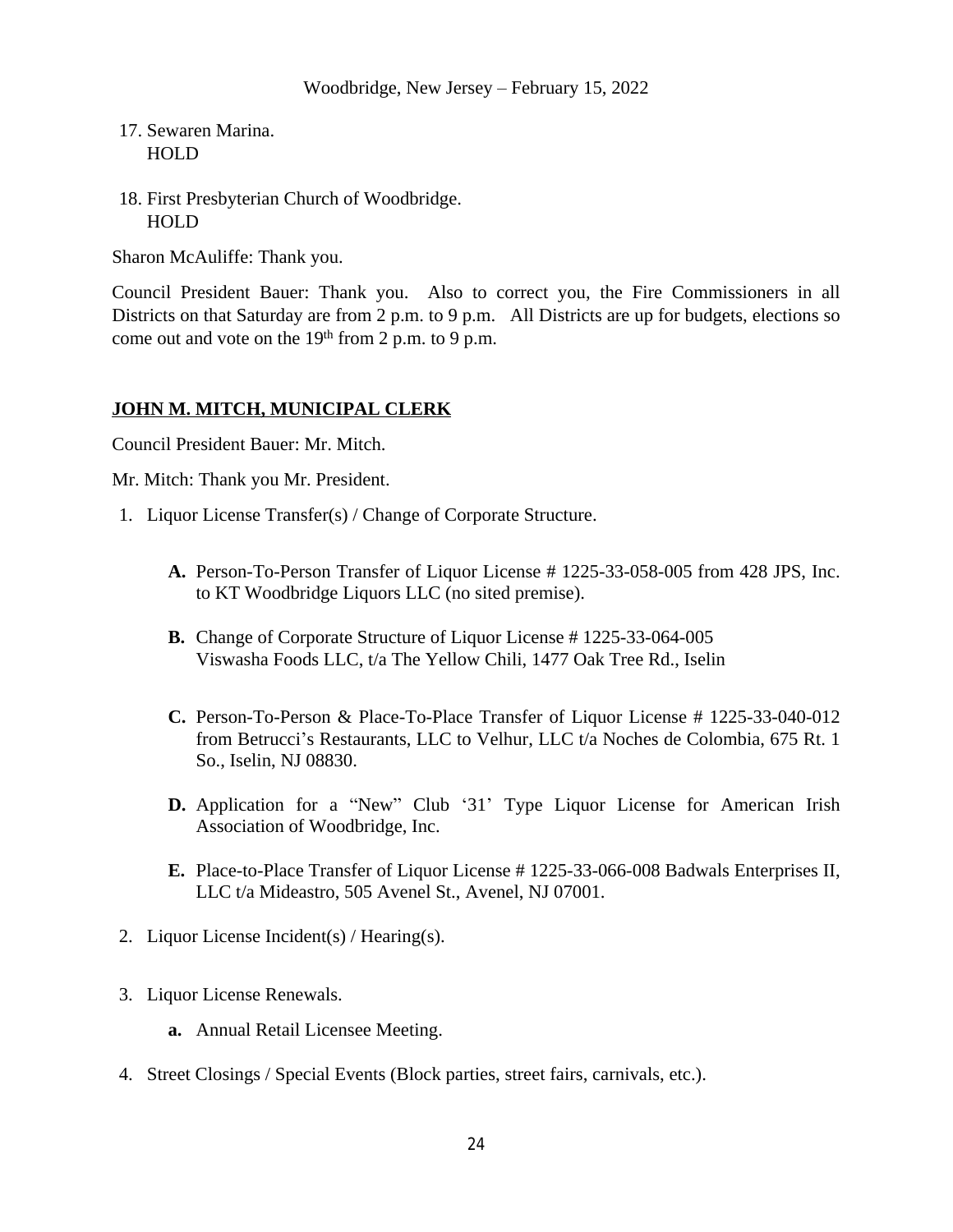#### Woodbridge, New Jersey – February 15, 2022

5. Elections.

2022 Primary: (**6/7/22)** Early Voting: (**6/3/22 – 6/5/22**) 2022 General Election: (**11/8/22**) Early Voting: (**10/29/22 – 11/6/22**)

Municipal Clerk, John Mitch: Just a couple of comments. Number 1; Letter A, I'll delete that from my Agenda as you approved that transfer of that liquor license tonight. It looks like we are working on two of three for approval next week. Also those of you that are not used to seeing Cheryl

Sharkey here, she is our fairly newly appointed Deputy Clerk. She's joining us tonight just to get her feet wet, so to speak. Thank you for allowing her to be here.

Council President Bauer: Thank you. Mayor McCormac.

## **MAYOR:**

John E. McCormac, Mayor: The only thing I want to mention is that one of the residents got up and said something about Municipal services. The people here from Woodbridge Hills are complaining about the services they get from the Woodbridge Hills management. They are not complaining about Town services. I have such little complaints and we all have such little complaints about Town services. And when we get them, we deal with them. So, he went on for 2 or 3 minutes about Municipal services that we should do better. Their issue is not with us. We are going to help them, we have been helping them I'm going to meet with them right after this. We'll do everything we can as I said our attorney did some homework, we've got emails, and we've done research on the rent control. The rent control board attorney is here. We've got rent control attorney is here. We will help them any way we can. I want to make it crystal clear that he was confusing their issue with private services from a private company with municipal services. There is no problem with municipal services as of this issue. Thank you

Council President Bauer: Thank you, Director Hubner.

## **POLICE:**

Police Director Hubner: Thank you Council President. Just one traffic ordinance. That's it. Thank you Council President.

Council President Bauer: Thank you. Director Darden.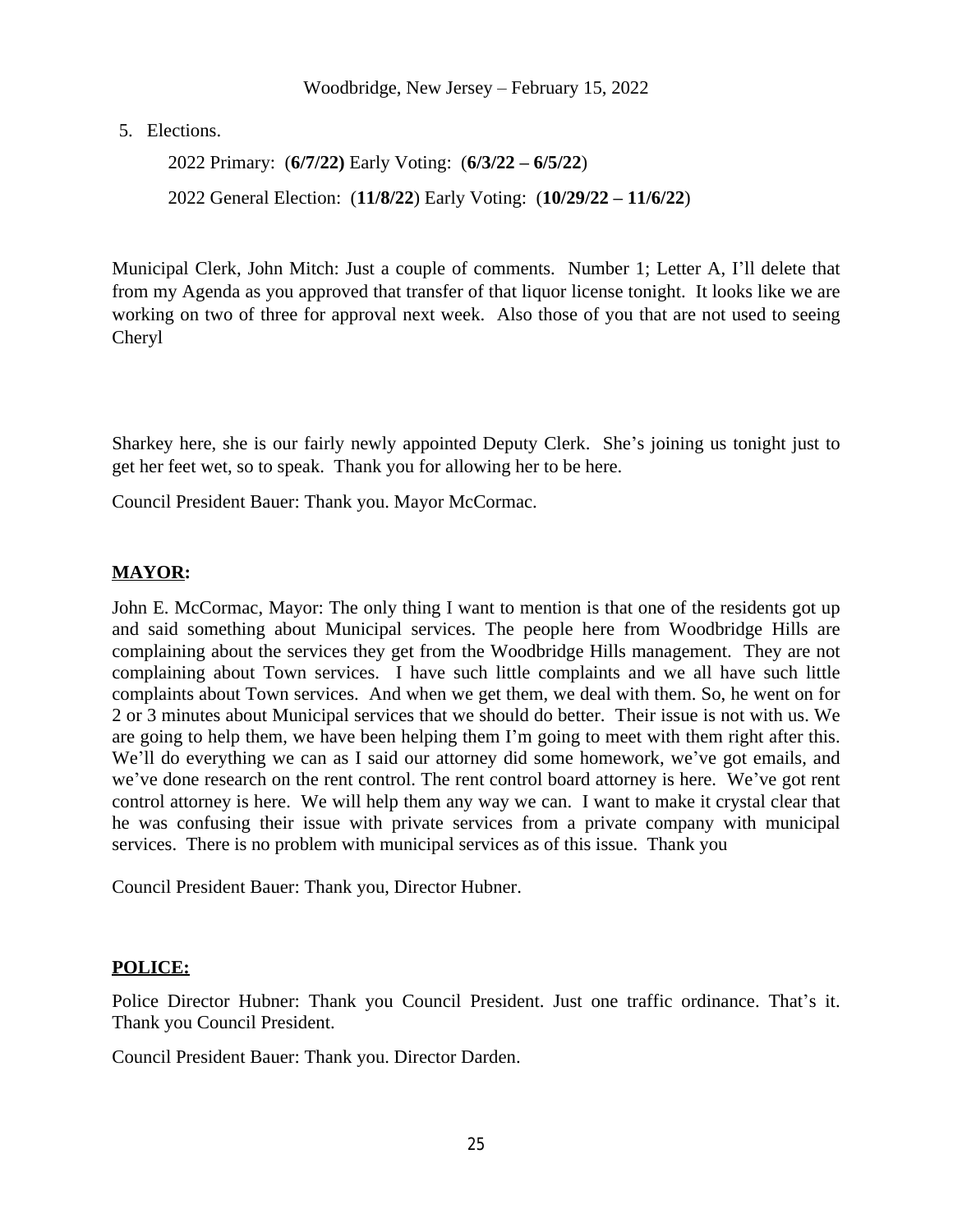### **PLANNING AND DEVELOPMENT:**

Director of Planning and Development Marta Lefsky-Darden: Thank you Council President just our standard bi-weekly refunds.

Council President Bauer: Thank you. Director Brew.

### **PUBLIC WORKS/ENGINEERING:**

Public Works Director Brew: Thank you Council President. My Agenda is in order.

Council President Bauer: Thank you. Business Administrator Cimilluca.

## **ADMINISTRATION & FINANCE:**

Business Administrator Cimilluca: Thank you Council President. Several items on my Agenda tonight. Under Administration & Finance I have a Tax and Sewer overpayment, Tax Assessor Software, a purchase of a new single axle hook loader container body, an asset purchase agreement for security equipment. Thank you Council President.

John E. McCormac, Mayor: One more thing that reminded me when he said tax software. We have a problem with our tax software company. There's no question our tax bills were late, we have not yet sent out. We just sent out the cards that people get, that little green card. It's no longer green but that's beside the point. We are replacing our tax software company. Anybody that doesn't have that card, you should understand that you should not use that card necessarily to prepare your taxes because that card shows the taxes levied on your home based on the assessment of your home. It does not show what you paid in taxes because in many cases people get the property taxes Homestead Rebate, the Senior Freeze or the Veterans deduction or the senior deduction and they all come off that number. So when you do get that card from us, and you will get that this week as it's delayed, you're not supposed to rely on that. You can go online and you can check your exact amount of property taxes paid anytime you want. It's all there and it's all public. But you really shouldn't count on that card to tell you what you paid in taxes especially if you are a senior and get one of those discounted programs just so you know. Thank you.

Council President Bauer: Thank you. Legal.

## **LEGAL:**

Craig Coughlin, Municipal Counselor: Nothing this evening Council President.

Council President Bauer: Thank you.